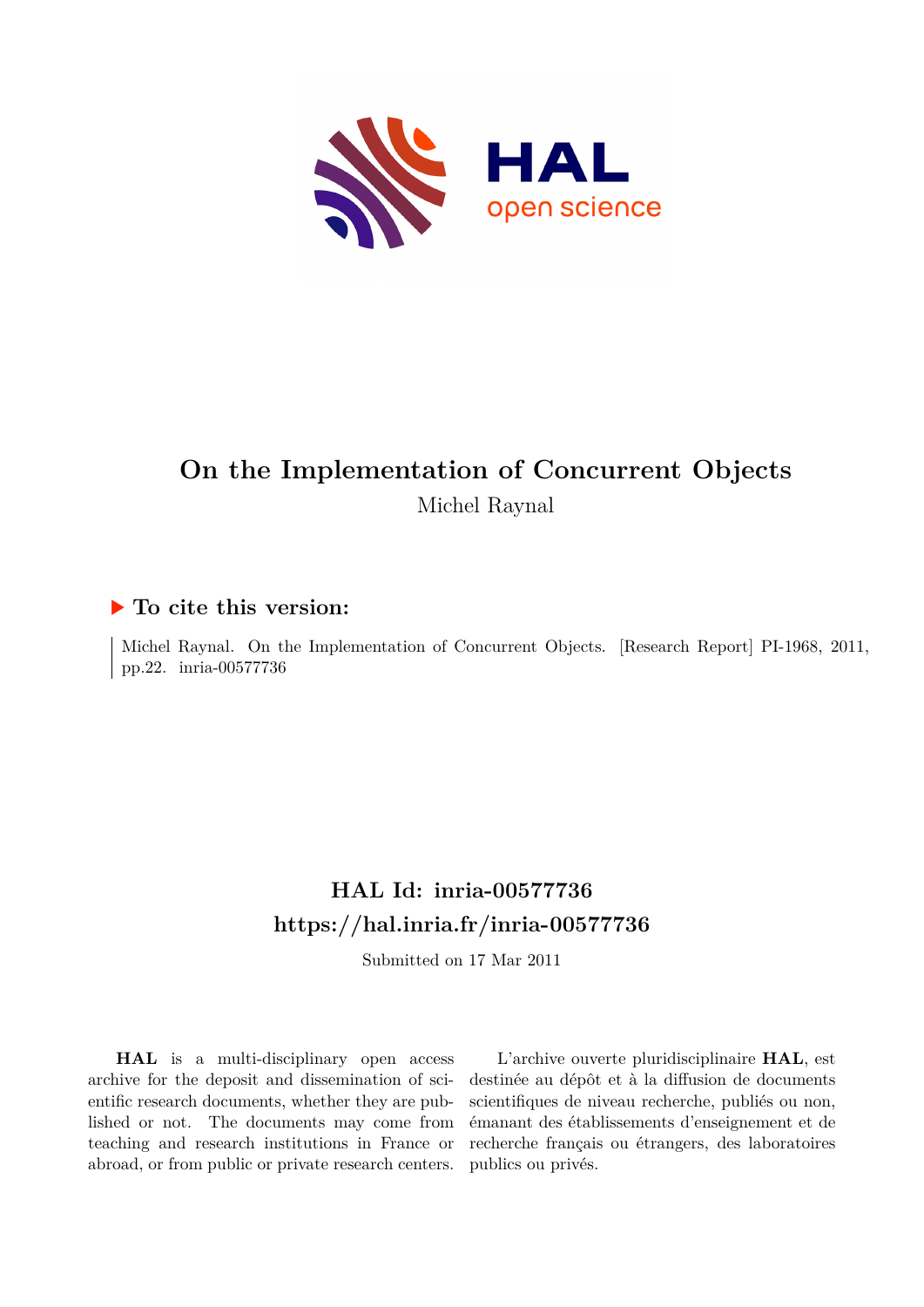Publications Internes de l'IRISA ISSN : 2102-6327 PI 1968 - Mars 2011



# On the Implementation of Concurrent Objects<sup>\*</sup>

## Michel Raynal\*\*

Abstract: The implementation of objects shared by concurrent processes, with provable safety and liveness guarantees, is a fundamental issue of concurrent programming in shared memory systems. It is now largely accepted that linearizability (or atomicity) is an appropriate consistency condition for concurrent objects. On the liveness side, progress conditions (mainly absence of deadlock or the stronger absence of starvation) have been stated and investigated since a long time and are now well-mastered. The situation is different in asynchronous shared memory systems prone to process failures.

This paper visits three progress conditions suited to concurrent objects in presence of failures, namely obstruction-freedom, non-blocking and wait-freedom. To that end, the paper visits also appropriate computation models and paradigm problems to illustrate this family of progress conditions. The paper has consequently an introductory and survey flavor. Its aim is to help people better understand the difficulties, subtleties and beauties encountered when one has to implement concurrent objects despite the net effect of asynchrony and failures.

Key-words: Asynchronous shared memory system, Atomicity, Compare&Swap, Consensus object, Consensus number, Enriched system, Failure detector, Linearizability, Lock, Lock-freedom, Obstruction-freedom, Non-Blocking, Process crash, Progress condition, Queue, Read/Write atomic register, Set, Snapshot, Splitter, Synchronization, System boosting, Timestamp, Wait-free algorithm.

Sur l'implémentation des objects concurrents

Résumé : Ce rapport s'intéresse à la mise en œuvre des objects concurrents.

Mots clés : Système asynchrone, mémoire partagée, objet concurrent, tolérance aux fautes.

<sup>\*</sup> To appear in a Springer Verlag LNCS volume dedicated to Brian Randell. \*\*

Membre senior de l'IUF et Projet ASAP: équipe commune avec l'INRIA, le CNRS et l'université Rennes 1, raynal¢irisa.fr.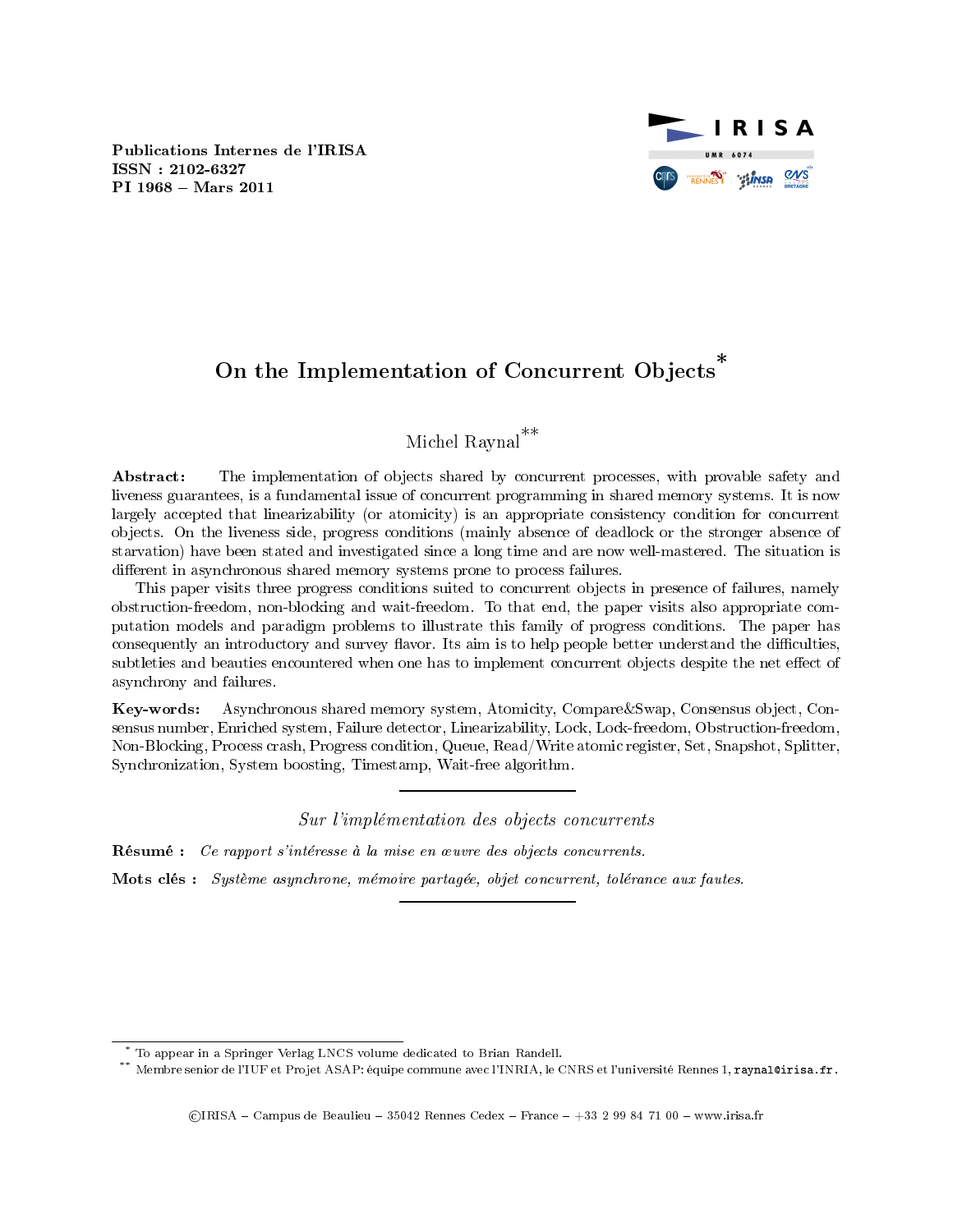Preamble This paper has been written for the Festschrift volume celebrating Brian Randell's 75th birthday. When I was contacted to participate to this *liber amicorum*, I immediately remembered a famous and seminal paper of Brian. This paper, titled "Process structuring" and co-authored with J.J. Horning, was published in 1973 [23]. I was a PhD student at that time, and the reading of this paper (together with a paper by Dijkstra [9]) illuminated my view of what a process is and what synchronization is. (I would like to encourage young people to read these papers for their clarity and the ideas they have introduced and developed 40 years ago!) Hence, when I was asked if I was interested in contributing to the Festschrift volume, my answer was at once "yes", and the topic was evident: recent results in fault-tolerant concurrency and synchronization.

## 1 Introduction

#### 1.1 Consistency and progress conditions for concurrent objects

Concurrent objects A *concurrent object* is an object that can be concurrently accessed by several processes. As any object, a concurrent object is dened by a set of operations that processes can invoke to cooperate through this object. These operations are the only way to access the internal representation of the object (that remains otherwise invisible to processes).

We are interested here in concurrent objects that have a *sequential specification* and supply processes with total operations. A total operation is an operation that always returns a result (e.g., a dequeue() operation on an empty queue returns the value empty instead of blocking the invoking process).

Linearizability The most popular safety property associated with concurrent objects is called *lineariz*ability  $[20]$ . This consistency condition extends atomicity to all objects defined by a sequential specification on total operations. Hence, an implementation of an object satisfies *linearizability* (and we say that the object implementation is linearizable) if the operation invocations issued by the processes appear (from an external observer point of view) as if they have been executed sequentially, each invocation appearing as being executed instantaneously at some point of the time line between its start event and its end event. Said differently, an implementation is linearizable if it could have been produced by a sequential execution.

An important property associated with linearizable object implementations is the fact that linearizable implementations compose for free. This means that, if each of the implementations of an object A and an object  $B$  (each taken independently) are linearizable, then these implementations without any modification constitute a linearizable implementation of the composite object  $(A, B)$  (i.e., an object made up of  $(A \text{ and } B)$ ) B). It is important to notice that, in contrast to linearizability, neither sequential consistency [28] nor serializability [5] are consistency conditions that compose for free.

Traditional lock-based shared memory synchronization One of the most popular way to obtain linearizable implementations of concurrent objects is to use locks. Associating a single lock with an object prevents several processes/threads from accessing it simultaneously. This approach is based on the classical notion of mutual exclusion [9, 38, 45]. Interestingly, locks can take different shapes according to the abstraction level at which they are considered. The most known example of locks is certainly the *semaphore* object [9], on top of which more friendly (i.e., high level) locks-based abstractions (such as monitors [22] or serializers [21]) can be built. This approach has proved its usefulness in providing solutions to basic paradigms of shared memory synchronization (such as the producer-consumer problem, or the readers-writers problem). One of the main difficulties when one has to design a lock-based solution lies in ensuring deadlock prevention, and more generally, provable fairness guarantees.

Limit of locks Using lock-based mutual exclusion to implement linearizable concurrent objects has two major drawbacks. First, using locks to protect large pieces of data can drastically limit concurrency and consequently reduce efficiency. Although tricky, this issue can be solved by clever programmers who use locks on small pieces of data in order to favor parallelism.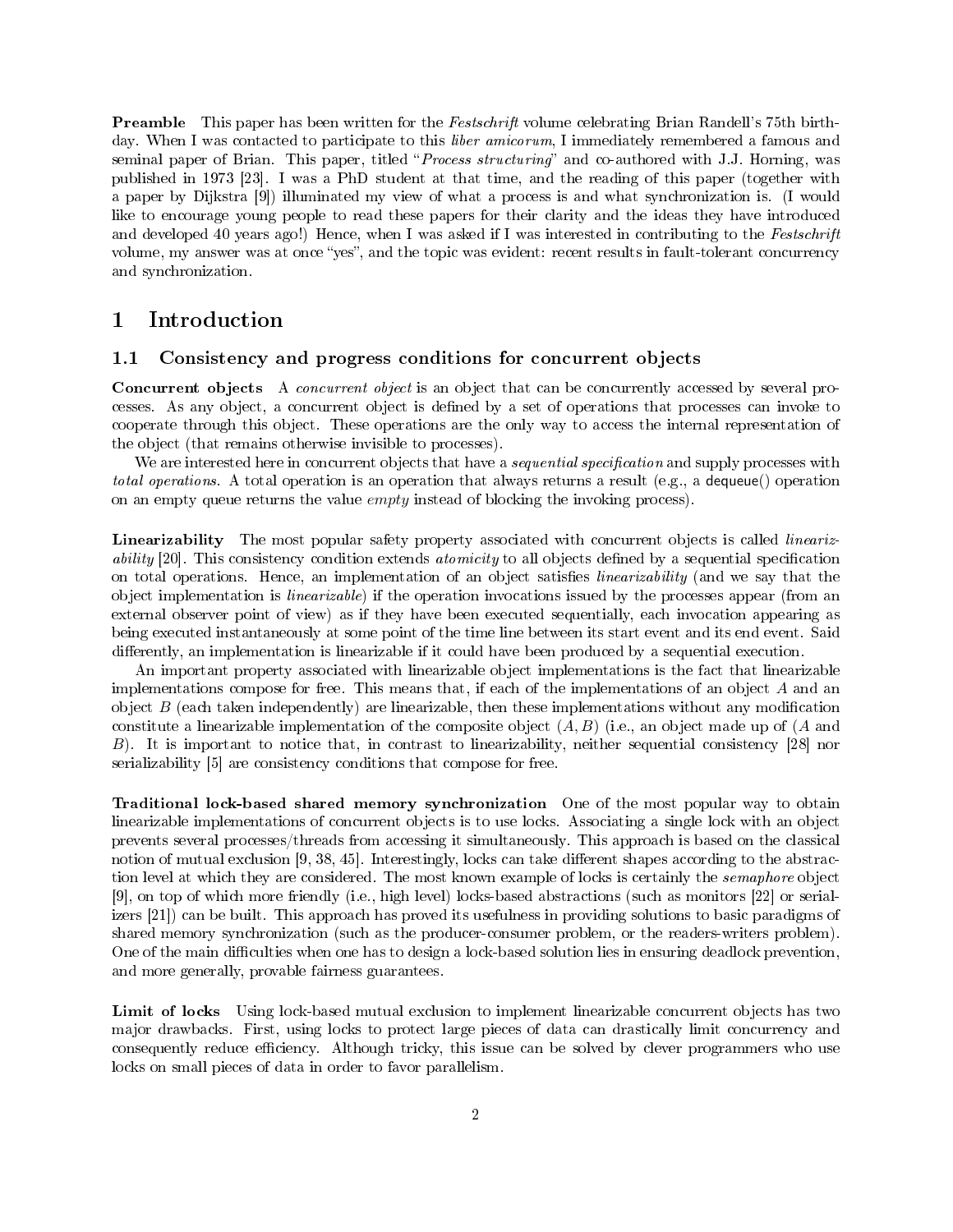The second and more severe drawback due to locks appears when one wants to use them in failure-prone systems [40]. Let us consider an asynchronous system in which processes (a) can crash and (b) communicate only by reading and writing a shared memory. If a process locks an item and crashes before releasing the lock, no process can know if this process is very slow (e.g., due a page fault or an input/output) or has crashed. (More generally, this impossibility to distinguish between these scenarios make some problems impossible to solve in failure-prone asynchronous read/write systems.) This means that, according to the failure pattern, locks can entail the permanent blocking of processes in these systems.

Progress conditions Several progress conditions (liveness properties) for concurrent objects have been proposed for failure-prone asynchronous systems. We consider three of them here.

• Obstruction-freedom. An implementation of a concurrent object is *obstruction-free* if it guarantees that any process  $p$  that executes an operation eventually terminates if it  $(p)$  executes alone during a long enough period of time (without crashing) [18]. (In some papers, it is said that obstruction-freedom guarantees termination only in solo executions.)

The wording "long enough period" is due to asynchrony. From a practical point of view, this means that, due to asynchrony, no upper bound on the time needed to execute an operation can be known. It is important to notice that obstruction-freedom does not guarantee termination if no process executes solo for long enough. This progress condition is meaningful in systems in which, while conflict can happen, they are rare (we will see in Section 6 how conflicts can be solved in these rare occasions).

• Non-blocking. An implementation of a concurrent object is non-blocking if it guarantees that at least one of the processes that have invoked an operation on the object will terminate its invocation whatever the concurrency pattern and the behavior of the other processes.

It is easy to see that non-blocking is a progress condition stronger than obstruction-freedom. It can be seen as deadlock-freedom despite asynchrony and process crashes.

• Wait-freedom. An implementation of a concurrent object is *wait-free* if it guarantees that any process that has invoked an operation terminates it (if it does not crash) whatever the concurrency pattern and the behavior of the other processes [16]. This is the strongest possible progress condition.

It is easy to see that wait-freedom is a progress condition stronger than non-blocking. It corresponds to  $(n-1)$ -resilience (where n is the total number of processes). It provides starvation-freedom despite asynchrony and any number of process crashes.

It follows from the previous definitions that obstruction-freedom, non-blocking and wait-freedom define a hierarchy of progress conditions for the implementation of concurrent objects. Moreover, it is easy to see that obstruction-free, non-blocking and wait-free implementations are necessarily lock-free (i.e., they cannot be based on locks).

#### 1.2 Content of the paper

The paper is an introduction to lock-free, obstruction-free, non-blocking and wait-free implementations of concurrent objects. To that end, it first introduces the base asynchronous read/write computation model and associated enriched models (Section 2). Then it presents algorithms implementing objects with the previous liveness properties.

• Section 3 presents a lock-based implementation of a concurrent set object due to Heller, Herlihy, Luchangco, Moir, Scherer and Shavit [15]. Such an object has three operations:  $add()$ , remove() and contain(). As we will see,  $add()$ , remove() use locks on at most two items while the operation contain() is lock-free. This implementation is particularly efficient when the number of  $add()$  and remove() operations is small with respect to the number of contain() operations.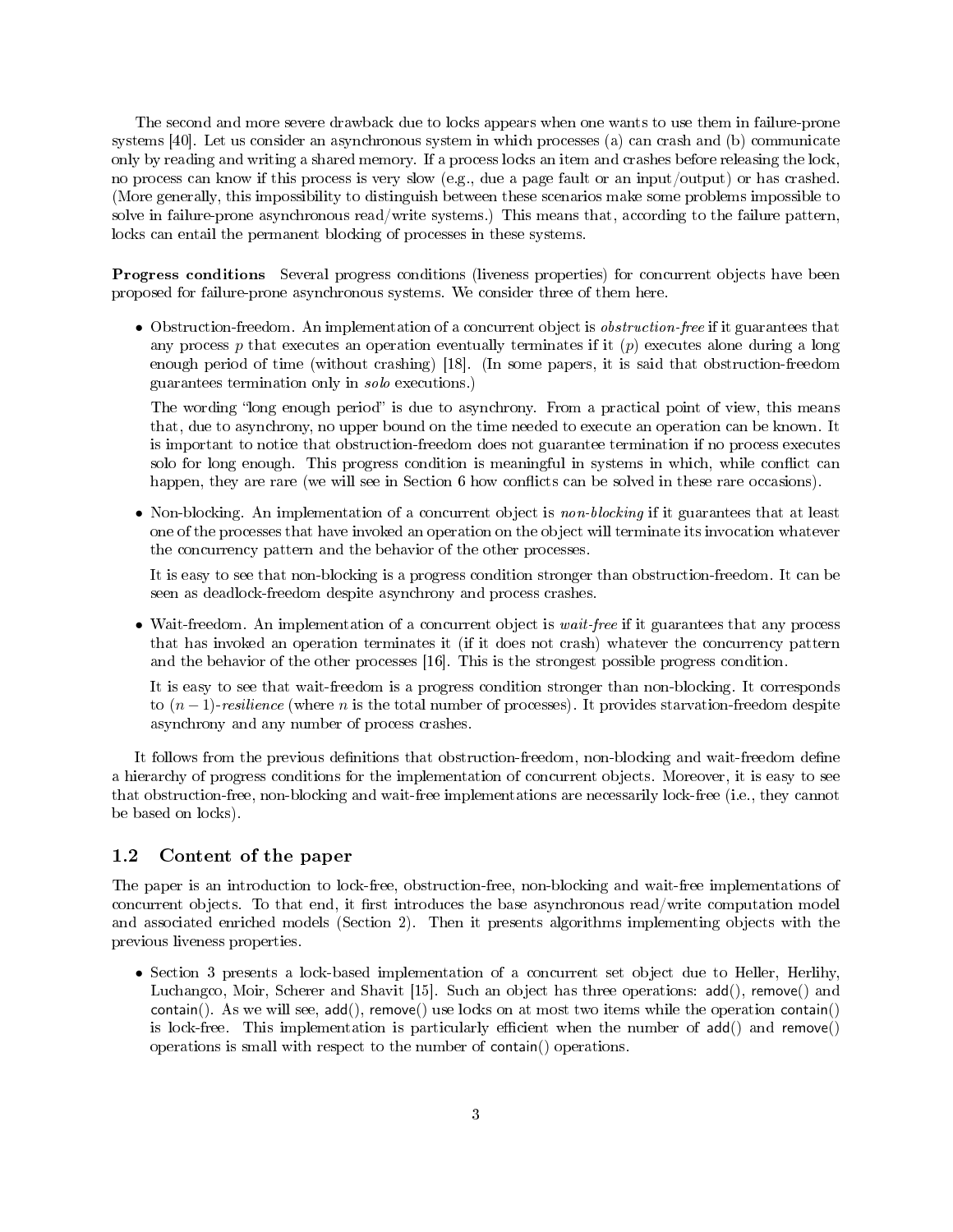- Section 4 describes a non-blocking implementation of a queue due to Michael and Scott [34]. This implementation considers an asynchronous read/write system enriched with a Compare&Swap operation.
- Section 5 describes wait-free implementations of two objects suited to the base read/write shared memory model. The first object has been implicitly introduced by Lamport [30]. It has then been given an object status in [37] where it is called splitter. This object can be used to implement more sophisticated objects. The second object, called the *snapshot* object, is a fundamental object for fault-tolerant computing in asynchronous read/write shared memory systems [2].
- Section 6 is focused on obstruction-freedom. It first presents and obstruction-free implementation of a concurrent timestamping object. It then addresses the following question: how to boost an obstructionfree implementation to obtain a wait-free implementation? A failure detector-based answer proposed by Guerraoui, Kapalka and Kuznetsov is presented [11].

Finally, Section 7 concludes the paper with a few remarks on the notions of consensus and universal construction [16], which is a consensus-based construction that allows the design of wait-free implementations of any object defined by a sequential specification.

## 2 Computation model

#### 2.1 Base read/write computation model

**Process model** The system consists of n sequential processes denoted  $p_1, p_2, ..., p_n$ . The integer i is called the index of  $p_i$ . The processes are asynchronous. This means that the relative execution speed of different processes is arbitrary, and there is no bound on the time it takes for a process to execute a step.

Failure model A process may crash (halt prematurely). After it has crashed, a process executes no step. A process executes correctly until it possibly crashes. A process that does not crash in a run is correct in that run. Otherwise it is *faulty* in that run. Let t be a model parameter that defines the upper bound on the number of processes that may crash in a run. In the following we consider the case  $t = 0$  (failure-free model) and the case  $t = n - 1$  (wait-free model).

Communication model In the base model, the processes communicate through multi-writer/multi-reader atomic registers. "Atomic" means the read and write operations appear as if they have been executed  $(1)$ sequentially, (2) the order being such that if an operation op1 terminates before an operation op2 starts then op1 appears before op2 (said in another way, the total order respects the real-time occurrence order on operations). The words "atomicity" and "linearizability" are synonym. The word "atomicity" is generally used for shared registers [29], while the word "linearizability" is used mainly for arbitrary objects defined by a sequential specification [20].

The registers are assumed to be reliable. This assumption is without loss of generality as it is possible to build atomic reliable registers on top of crash prone atomic registers [4, 13, 33]. Moreover, it is assumed that each atomic register can contain arbitrary values.

Notation Atomic registers and all the objects that are in the shared memory are denoted with upper case letters. Differently, all the local variable are denoted with lower case letters; the process index is sometimes used as a subscript for local variables.

In the algorithms that are presented, some atomic registers contain pointers. The following notations are used with respect to pointers. If P is a pointer,  $P \downarrow$  denotes the object pointed to by P. If X is an object,  $\uparrow X$  denotes a pointer that points to X. Hence,  $(\uparrow X) \downarrow$  and X denote the same object.

**Default value** The value  $\perp$  and  $\top$  are default values that are used only by the algorithms. This means that they are unknown to the processes everywhere else.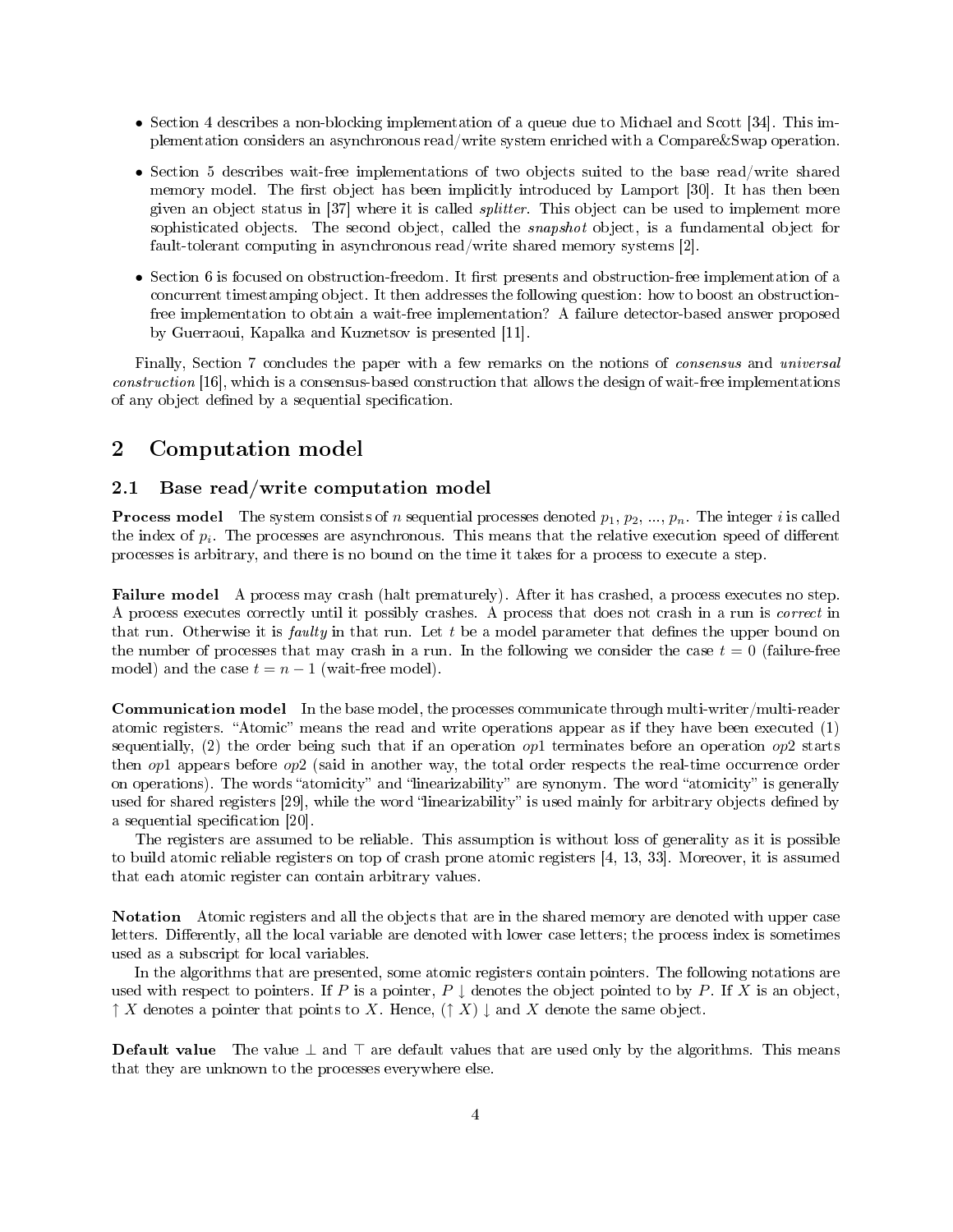#### 2.2 Enriched computation models

Each of the algorithms that are presented is designed for a given computation model. We distinguish here the following models. The acronym  $\mathcal{ASM}$  stands for  $\mathcal{A}$ synchronous  $\mathcal{S}$ hared  $\mathcal{M}$ emory.

**System model**  $ASM_{n,0}[\emptyset]$  This is the pure failure-free  $(t = 0)$  read/write asynchronous model. In this model, atomic registers are the only way for processes to communicate.

**System model**  $ASM_{n,0}[\text{lock}]$  This computation model is the failure-free  $ASM_{n,0}[\emptyset]$  model enriched with locks. Given an object  $X$ , the operation  $X$ .lock() allows the invoking process to obtain exclusive access to X while X.unlock() allows it to release the lock. It is assumed that the locks are fair.

Let us observe that, as locks can be built from atomic registers in  $\mathcal{ASM}_{n,0}[\emptyset]$  [38], both models  $\mathcal{ASM}_{n,0}[\emptyset]$ and  $\mathcal{ASM}_{n,0}[\text{lock}]$  have the same computational power. This is no longer the case as soon as (even only) one process may crash  $(t > 1)$  [16].

**System model**  $\mathcal{ASM}_{n,n-1}[\emptyset]$  This is the pure asynchronous wait-free computation model. Processes can communicate only through read/write registers and up to  $t = n - 1$  processes may crash.

System model  $\mathcal{ASM}_{n,n-1}[\text{Compare&Swap}]$  This computation model is the wait-free  $\mathcal{ASM}_{n,n-1}[\emptyset]$  model enriched with the Compare&Swap operation. This operation, denoted  $C&S(a, b)$ , is on an atomic register say X. It does the following atomically: if the current value of X is a, it assigns b to X and returns true; otherwise, it returns false.

primitive  $X.C\&S(old, new)$ : if  $(X = old)$  then  $X \leftarrow new$ ; return(true) else return(false) end if.

This base operation exists on some machines such as Motorola 680x0, IBM 370, and on some SPARC architectures. In some cases, the returned value is not a boolean, but the previous value of X.

**System model**  $\mathcal{ASM}_{n,n-1}[\diamondsuit P]$  This is the wait-free computation model enriched with a failure detector of the class  $\Diamond P$ . A failure detector is a device that provides processes with information on failures [7, 41]. According to the type and the quality of this information, several failure detector classes can be defined.

 $\Diamond P$  is the class of eventually perfect failure detectors [7]. A failure detector of this class provides each process  $p_i$  with a read-only set register, denoted suspected<sub>i</sub>, that satisfies the following properties.

- Completeness. Eventually, the set suspected<sub>i</sub> of every correct process  $p_i$  contains the index of every faulty process.
- Eventual strong accuracy. Eventually, the set suspected<sub>i</sub> of every correct process  $p_i$  does not contain indexes of correct processes.

Assumptions that allow failure detectors of the class  $\Diamond P$  to be implemented and corresponding algorithms are described in [43].

Wait-free system model vs liveness property of an algorithm As we have seen previously the pure wait-free asynchronous read/write system model, namely,  $\mathcal{A}SM_{n,nn-1}[\emptyset]$ , considers that up to  $t = n-1$ processes may crash in a run.

The algorithms implementing an object in that model can be obstruction-free, non-blocking or wait-free. This means that, while an algorithm designed for  $\mathcal{ASM}_{n,n,n-1}[\emptyset]$  has to ensure the liveness property despite up to  $n-1$  process crashes, this liveness property it not necessarily wait-freedom (it can be obstructionfreedom or non-blocking).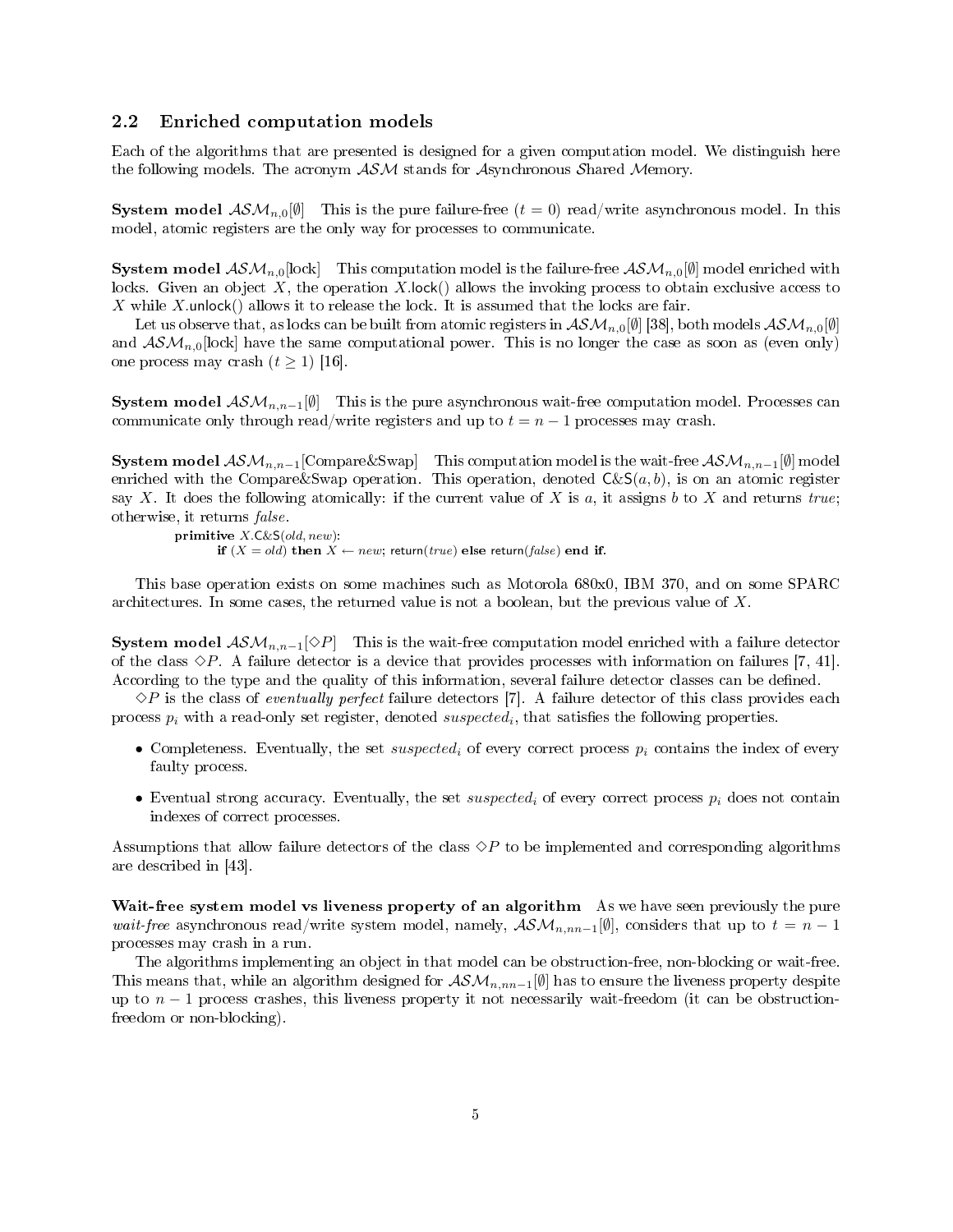## 3 A concurrent set object

This section presents algorithms that implements a concurrent set in the system model  $\mathcal{ASM}_{n,0}[\text{lock}]$  (i.e., the reliable asynchronous read/write shared memory model enriched with locks). Interestingly, the algorithms that are described still work when processes crash provided they do not crash while they own a lock.

The aim is here efficiency. The algorithms have to use locks as sparingly as possible and use them on small data.

#### 3.1 Definition and assumptions

**Definition** A concurrent set object provides the processes with three operations.

- add $(v)$  adds element v into the set. It returns true if v was not already present in the set. Otherwise it returns false.
- remove(v) suppresses element v from the set. It returns true if v was present in the set. Otherwise it returns false.
- contain(v) returns true if v is present in the set and false otherwise.

As already indicated any concurrent execution of this object has to be linearizable. It has to appear as if the operations have been invoked one after the other, and the corresponding sequence has to belong to specification of the set.

Assumptions It is assumed that the elements that the set can contain belong to a well-founded set. This means that they can be compared, have a smallest element, a greatest element and that there is a finite number of elements between any two elements.

As already indicated, it is assumed that the number of invocations of contain() is much bigger than the number of invocations of  $add()$  and remove $()$ . This application-related assumption is usually satisfied when the set represents dictionary-like shared data structures.

#### 3.2 The algorithm

As already said, the algorithm presented here is due to Heller, Herlihy, Luchangco, Moir, Scherer and Shavit [15]. The reader will also find in that reference a performance study based on experimental evaluation.

**Design principles** In order to be efficient the algorithm implementing the operation contain() has to be lock-free: a process has to terminate it whatever the concurrency pattern. Moreover, the algorithm implementing the operations  $add()$  plus remove() has to use locks "as little as possible" which means that locks have to be used parsimoniously.

The underlying data structures The set is represented by a linked list pointed to by a pointer kept in an atomic register HEAD. A cell of the list (say  $NEW$   $CELL$ ) is made up of four atomic registers.

- NEW CELL.val that contains a value (element of the set).
- NEW CELL.out is a boolean (initialized to false) that is set to true when the corresponding element is suppressed from the list.
- $NEW$  CELL.lock is a lock used to ensure mutual exclusion on the registers composing the cell. This lock is accessed with the base operation lock() and unlock() (which can be easily implemented with underlying primitives such as  $Test\&Set() / reset()$ .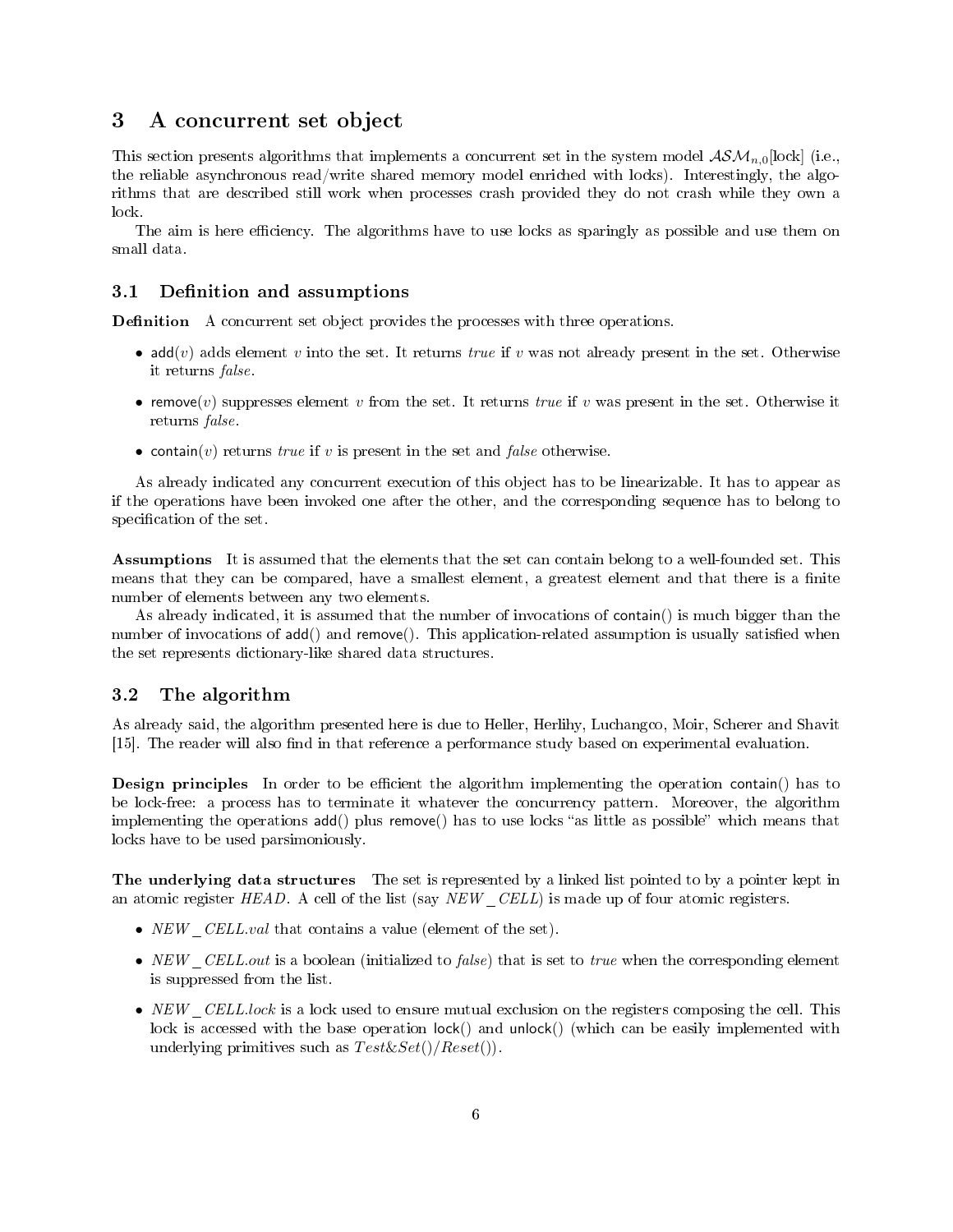• NEW CELL.next is a pointer to the next cell. The set in organized as a sorted linked list. Initially the list is empty and contains two sentinel cells, as indicated in Figure 1. The values associated with these cells are the default values denoted  $\perp$  and  $\perp$ . These values cannot belong to the set and are such that for any value v of the set we have  $\perp < v < \top$ . All operations are based on a list traversal.



Figure 1: The initial state of the list

**The remove** $(v)$  **operation** The algorithm implementing this operation is described at Lines 01-09 of Figure 4. Using the fact that the list is sorted in increasing order, the invoking process  $p_i$  traverses the list from the beginning until the first cell whose element  $v'$  is greater than  $v$  (lines 01-02). Then it locks the cell containing the element  $v'$  (that is pointed to by its local variable  $curr$ ) and the immediately preceding cell (that is pointed to by its local variable pred).

The list traversal and the locking of the two consecutive cells are asynchronous and other processes can concurrently access the list to add or remove elements. It is consequently possible that there are synchronization conflicts that make the content of  $pred$  and  $curr$  no longer valid. More specifically, the cell pointed to by *pred* or *curr* could have been removed, or new cells could have been inserted between the cells pointed to by pred and curr. Hence, before suppressing the cell containing v (if any),  $p_i$  checks that pred and curr are still valid. The boolean procedure validate( $pred, curr$ ) is used to that end (lines 10-11).

If the validation predicate is false,  $p_i$  restarts the removal operation (line 09). This is the price that to be paid to have an optimistic removal operation (there is no global locking of the whole list that would prevent concurrent processes from traversing the list). Let us remember that, as by assumption there are few invocations of the remove() and  $add()$  operations,  $p_i$  will eventually terminate its invocation.

If the validation predicate is satisfied,  $p_i$  checks whether v belongs to the set or not (boolean pres, line 05). If  $v$  is present, it is suppressed from the set (line 06). This is done in two steps.

- First the boolean field *out* of the cell containing v is set to *false*. This is a *logical* removal (logical, because the pointers have not yet been modied to suppress th cell from the list). This logical removal is denoted S1 in Figure 2.
- Then, the *physical* removal occurs. The pointer  $(pred \downarrow)$ .*next* is updated to its new value, namely  $(curr \text{ } \downarrow)$ .next. This physical removal is denoted  $S2$  in Figure 2.



Figure 2: The remove() operation

**The add(v) operation** The algorithm implementing the **add(v)** operation is described at lines 12-23 of Figure 4. It is very close to the algorithm implementing the remove(v) operation. Process  $p_i$  first traverses the list until it reaches the cell whose value field is greater than  $v$  (lines 12-13) and then locks the cell that precedes it (line 14). Then, as previously, it checks if the values of its pointers pred and curr are valid (line 14). If they are and v is not in the list,  $p_i$  creates a new cell that contains v and insert it in the list (lines 17-20).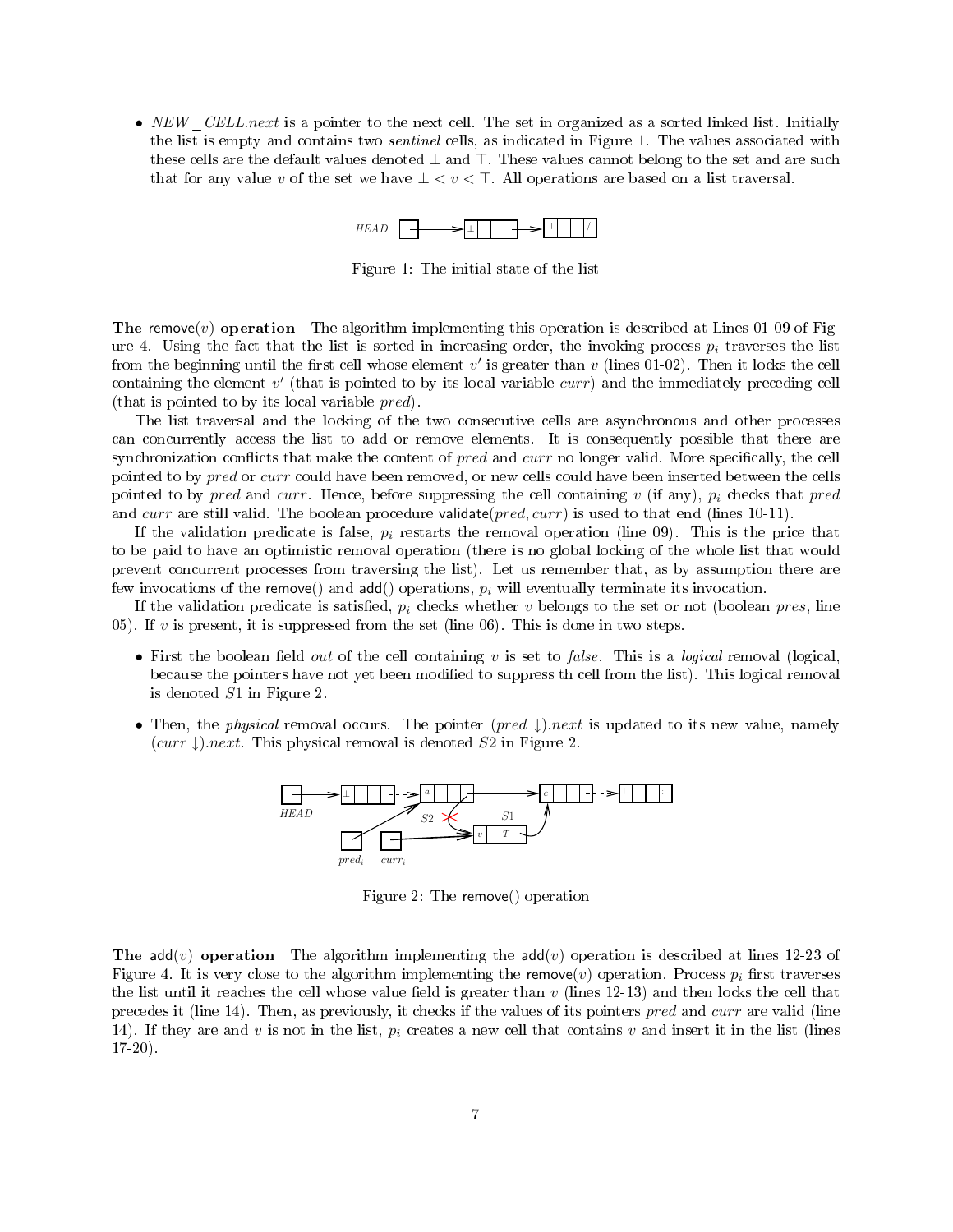It is interesting to observe that, as in the removal operation, the addition of a new element v is done in two steps. The field NEW CELL.next is first updated (line 18). This is the logical addition (denoted  $S1$  in Figure 3). Only then, the field  $(pred \downarrow)$ .next is updated to a value pointing to NEW CELL (line 18). This is the physical addition (denoted S1 in Figure 3).

Finally,  $p_i$  releases the lock on the cell pointed to by its local pointer variable ptr. It returns a boolean value if the validation predicate was satisfied and restarts if it was not.



Figure 3: The add() operation



Figure 4: Implementation of a concurrent set object in  $\mathcal{ASM}_{n,0}[\text{lock}]$  [15]

The contain(v) operation This operation is lock-free: it does not use locks and cannot be delayed by locks used by the add() and remove() operations. It consists of a simple traversal of the list. Let us remark that, during this traversal, the list does not necessarily remain constant: cells can be added or removed and then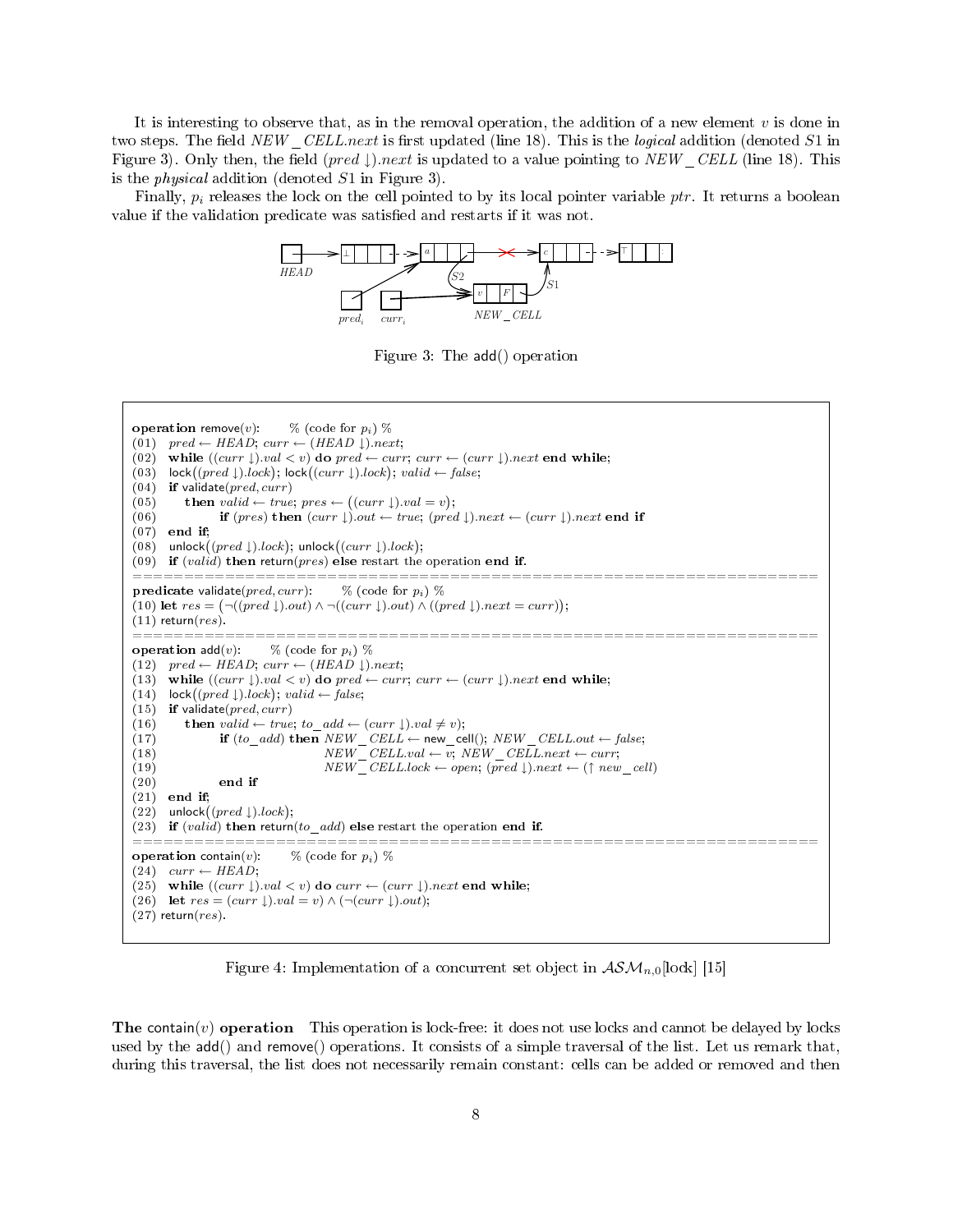the values of the pointers are not necessarily up to date when they are read by the process  $p_i$ , that executes the contain operation. Let us consider Figure 5. It is possible that the pointer values  $pred_i$  and  $curr_i$  of the current invocation of contain(v) by  $p_i$  are as indicated on the figure while all the cells between the ones containing  $a_1$  and b are removed and a new cell containing b is concurrently added.



Figure 5: The contain() operation

The list traversal is the same as for the  $add()$  and remove() operations. The value true is returned if and only if  $v$  is currently the value of the cell pointed at by *curr* and this cell has not been logically removed. The algorithm relies on the fact that a cell cannot be recycled as long as it is reachable from a global or local pointer. (In contrast, cells that are no longer accessible can be recycled.)

#### 3.3 Properties of the construction

Base properties The previous implementation of a concurrent set has the following noteworthy properties.

- The contain() operation is lock-free.
- The traversal of the list by an  $add()$ /remove() operation is lock-free (a cell locked by an  $add()$ /remove() does not prevent another add()/remove() from progressing until it locks a cell).
- Locks are used on at most two (consecutive) cells by an  $add()$ /remove() operation.
- There is no atomically markable reference (indicating that a cell is no longer meaningful requires to use a pointer to update the appropriate field of the pointed cell).
- Invocations of the  $add()$ /remove() operations on non-adjacent list entries do not interfere, thereby favoring concurrency.

Linearization points As already indicated, the linearization point of an operation invocation is a point of the time line such that the operation appears as if it has been executed instantaneously at that time instant. This point must lie between the starting time and the ending time of the operation.

The algorithm described in Figure 4 provide the operations  $add()$ , remove() and contain() with the following linearization points. Let an operation be *successful* (*unsuccessful*) if it returns true (*false*).

- remove() operation.
	- The linearization point of a successful remove(v) operation is when it marks the value v as being removed from the set, i.e., when it executes the statement  $(curr \downarrow).out \leftarrow true$  (line 06).
	- The linearization point of an unsuccessful remove(v) operation is when, during its list traversal, it reads the first unmarked cell with a value  $v' > v$  (line 02).
- add $(v)$  operation.
	- The linearization point of a successful  $add(v)$  operation is when it updates the pointer (pred  $\perp$ ).*next* that, from then on, points to the new cell (line 19).
	- The linearization point of an unsuccessful add(v) operation is when it reads the value kept in  $(curr \downarrow).val$  and that value is not v (line 16).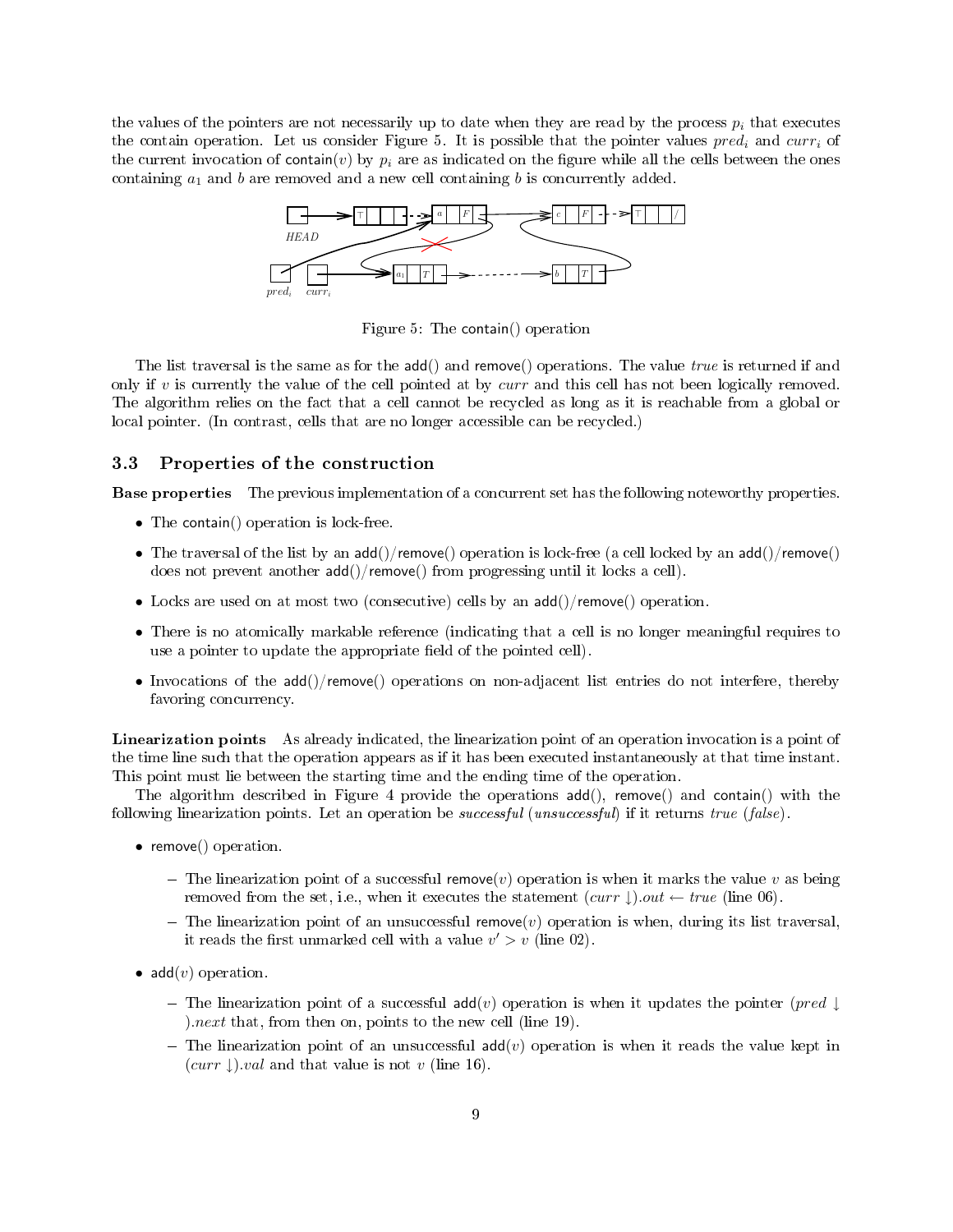- contain $(v)$  operation.
	- The linearization point of a successful contain(v) operation is when it checks whether the value v kept in  $curr \downarrow$ ).val belongs to the set, i.e.,  $curr \downarrow$ ).out is then false (line 26).
	- The linearization point of an unsuccessful contain(v) operation is more tricky to define. This is due to the fact that (as discussed previously with the help of Figure 5), while contain(v) executes, an execution of  $add(v)$  or remove(v) can proceed concurrently.

Let  $\tau_1$  be the time at which a cell containing v is found but its field *out* is marked true (line 26). or a cell containing  $v' > v$  is found (line 25). Let  $\tau_2$  be the any time before the linearization point of a new operation  $add(v)$  that adds v to the set (if there is no such  $add(v)$ , let  $\tau_2 = +\infty$ ). The linearization point of an unsuccessful contain(v) operation is  $min(\tau_1, \tau_2)$ .

This implementation of a concurrent set has been formally proved correct in [8].

### 4 A lock-free non-blocking queue

This section describes a non-blocking implementation of a queue due to Michael and Scott [34]. Interestingly, this implementation is included in the standard Java Concurrency Package. As we have seen, non-blocking means that, whatever the concurrency pattern, at least one process has to terminate its enqueue() or dequeue() operation.

The implementation of the queue does not rely on locks, it assumes an underlying Compare&Swap primitive, hence it is for the system model denoted  $\mathcal{ASM}_{n,n-1}[\text{Compare}\&\text{Swap}]\$ , (Let us notice that Compare&Swap can be replaced by the pair of LL/SC primitives or the memory-to-memory Swap operation supplied by some machines. This is because they have the same computational power [16].)

The interested reader will find other lock-free algorithms for shared queues in  $[17, 31, 36, 50]$  and nonblocking algorithms for shared stacks and queues in [44] and for shared queues in [49].

#### 4.1 Underlying data structure

The queue is implemented by a linked list as described in Figure 6. The core of the implementation consists then in handling pointers with the help of the Compare&Swap primitive.

The underlying list The list is accessed from an atomic register Q that contains a pointer to a record made up of two fields denoted *head* and tail. Each of these field is an atomic register.

Each atomic register  $(Q \downarrow)$ .head and  $(Q \downarrow)$ .tail has two fields denoted ptr and tag. The field ptr contains a pointer, while the field tag contains an integer (see below). To simplify the exposition, it is assumed that each field  $ptr$  and  $taq$  can be read independently.



Figure 6: The list implementing the queue

The list is made up of cells such that the first cell is pointed to by  $(Q \downarrow)$ . head.ptr and the last cell of the list is pointed to by  $(Q \downarrow) . tail. ptr$ .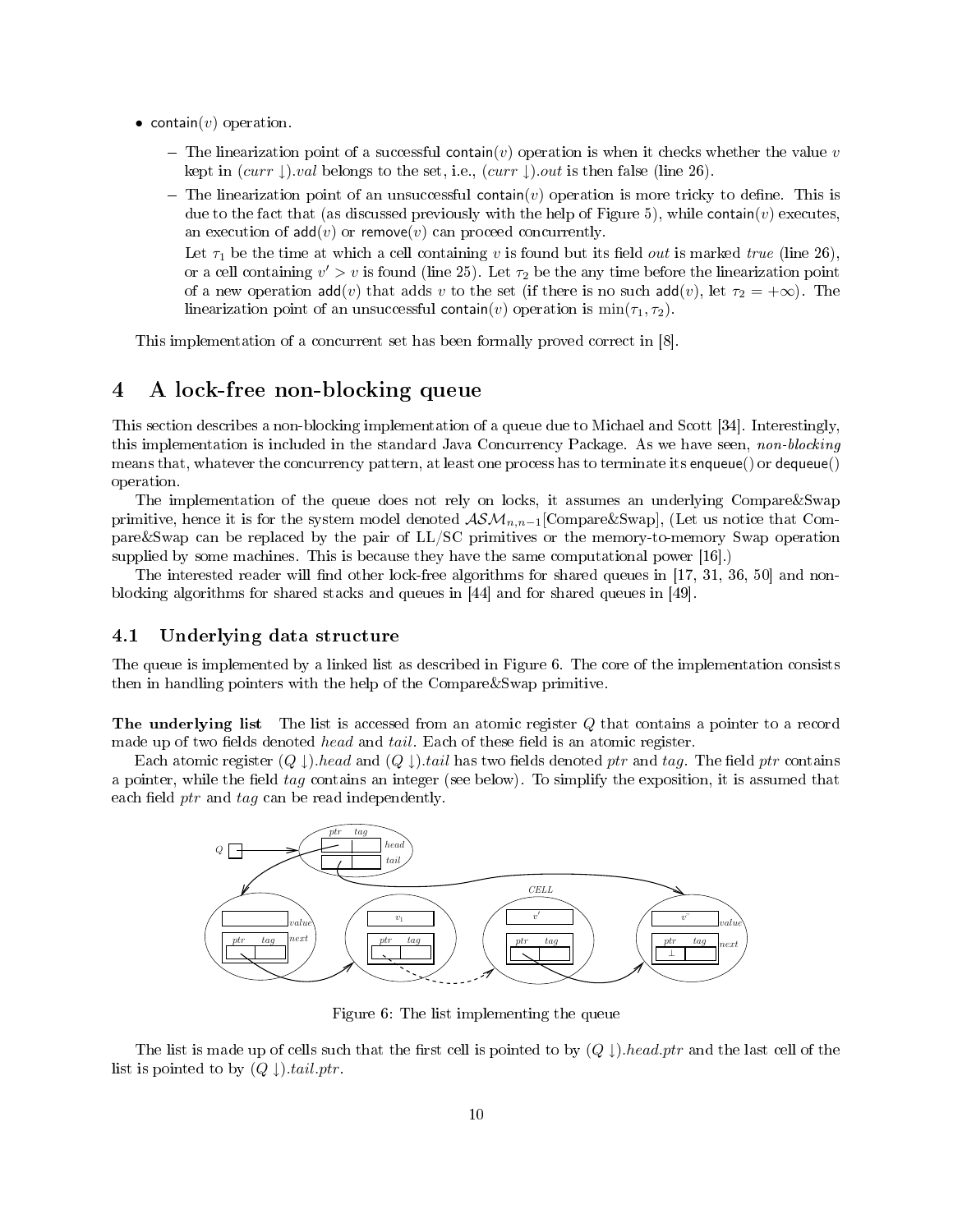Let CELL be a cell. It is a record composed of two atomic registers. The atomic register CELL.value contains a value enqueued by a process, while (similarly to  $(Q \downarrow)$ ).head and  $(Q \downarrow)$ ).tail) the atomic register CELL.next is made up of two fields: CELL.next.ptr is a pointer to the next cell of the list (or  $\perp$  if CELL is the last cell of the list) and *CELL.next.tag* is an integer.

Initially the queue contains no element but the list  $Q$  contains a dummy cell CELL (see Figure 7). This cell is such that CELL.next.ptr is (always) irrelevant and CELL.next.ptr =  $\perp$ . This dummy cell allows for a simpler algorithm. It always belongs to the list and  $(Q \downarrow)$ . head.ptr always points to it. Differently,  $(Q \downarrow).tail.pdf$  points to the dummy cell only when the list is empty. Moreover, we have initially  $(Q \downarrow)$ ).head.tag =  $(Q \downarrow)$ .tail.tag = 0.



Figure 7: Initial state of the list

**Compare&Swap primitive and the ABA issue** The algorithms implementing the operations enqueue() and dequeue() consist basically in pointer management. To enqueue a new element a process prepares a new cell and has then to appropriately update pointers. Similarly, a dequeue consists in handling pointers. To that end, the algorithms use the hardware-provided Compare&Swap primitive.

When using Compare&Swap, a process  $p_i$  usually does the following. It first reads the atomic register X (obtaining value  $a$ ), and later updates X to a new value c only if X has not been modified by another process since it has been read by  $p_i$ . Hence,  $p_i$  invokes  $X.C\&S(a, c)$ . Unfortunately, the fact that this invocation returns true to  $p_i$  does not allow  $p_i$  to conclude that X has not been modified since the last time it read it. This is because between the read of  $X$  and the invocation  $X.\mathsf{C\&S}(a,c)$  both issued by  $p_i,$   $X$  could have been updated twice, first by a process  $p_j$  that has successfully invoked X.C&S(a, b) and then by a process  $p_k$  that has successfully invoked  $X.C&S(b, a)$ , restoring thereby the value a into X. This is called the ABA problem.

This problem can be solved by associating tags (sequence numbers) with each value that is written. The atomic register X is then composed of two fields  $\langle content, tag \rangle$ . When it reads X, a process  $p_i$  obtains a pair  $\langle x, y \rangle$  (where x is the current "data value" of X) and it later invokes X.C&S( $\langle x, y \rangle$ ,  $\langle c, y + 1 \rangle$ ) to write a new value c into X. It is easy to see that the write succeeds only if X has continuously been equal to  $\langle x, y \rangle$ . (As we are about to see in the enqueue() and dequeue() algorithms implementing the queue, the field *content* denotes a pointer value).

#### 4.2 The dequeue(v) and enqueue() algorithms

As already indicated, these algorithms consist in handling pointers in an appropriate way. An interesting point is the fact that these algorithms require processes to help other process terminate their operations. Actually, this helping mechanism is the mechanism that implements the non-blocking property.

The enqueue() algorithm The algorithm implementing the enqueue() operation is described at lines lines 01-13 of Figure 8. The invoking process  $p_i$  first creates a new cell in the shared memory, assigns its address to the local pointer *cell* and updates its fields value and next.ptr (line 01). Then  $p_i$  enters a loop that it will exit when the value  $v$  has been enqueued.

In the loop,  $p_i$  executes the following statements. It is important to notice that, in order to obtain consistent pointer values, these statements include sequences of read and re-read (with Compare&Swap) to check that pointer values have not been modified.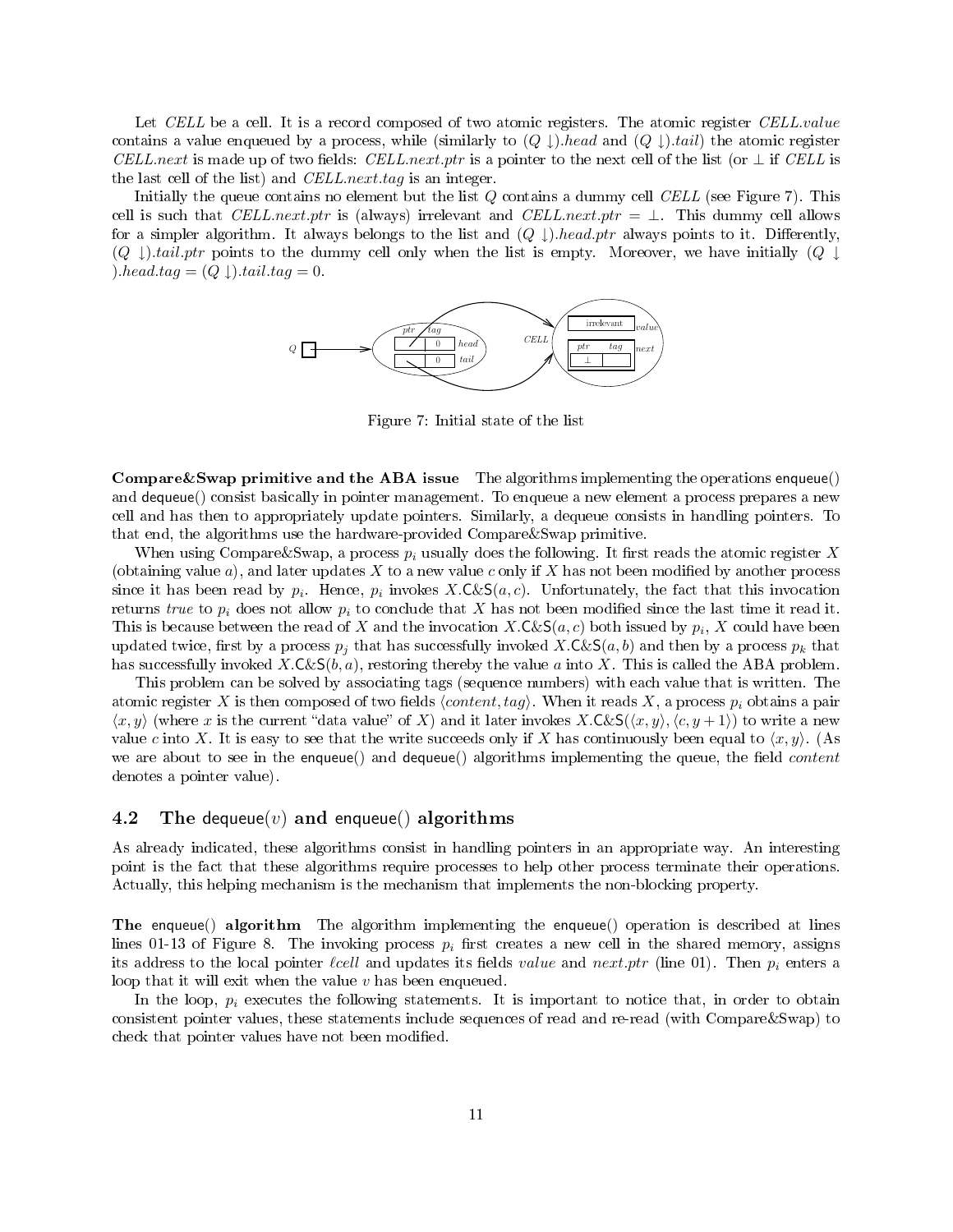

Figure 8: Non-blocking implementation of a concurrent queue in  $\mathcal{ASM}_{n,n-1}[\text{Compare}\&\text{Swap}]\; [34]$ 

- Process  $p_i$  first makes local copies (kept in *thail* and *thext*) of  $(Q \downarrow).tail$  and ( $\ell tail.ptr \downarrow).next$ , respectively. These values inform  $p_i$  on the current state of the tail of the queue (lines 03-04).
- Then  $p_i$  checks if the content of  $(Q_i)$ .tail has changed since it read it (line 05). If it has changed, *ttail.ptr* no longer points to the last element of the queue. Consequently,  $p_i$  starts the loop again.
- If  $\ell tail = (Q \downarrow).tail$  (line 06),  $p_i$  optimistically considers that no other process is currently trying to enqueue a value. It then checks if  $\ell next.ptr$  is equal to ⊥.
	- If  $\ell$ next.ptr = ⊥, p<sub>i</sub> optimistically considers that  $\ell tail$  points to the last element of the queue. It consequently tries to add the new element  $v$  to the list (lines 07-08) This is done in two steps, each based on a Compare  $\&$ Swap: the first to append the cell to the list, the second to update the pointer  $(Q \downarrow)$ .tail.
		- $∗$  Process  $p_i$  tries first to append its new cell to the list. This is done by executing (( $(\ell tail.pr \downarrow)$ ).next).C&S(lnext,  $\{lcell, \ell next.tag + 1\}$ ) (line 07). If  $p_i$  does not succeed, this is because another process succeeded in appending a new cell to the list. If it is the case,  $p_i$  continues looping.
		- $*$  If process  $p_i$  succeeds in appending its new cell to the list, tries to update the content of  $(Q \downarrow).tail.$  This is done by executing  $(Q \downarrow).tail.C\&S(Itail, \langle local, \ell tail.tag + 1 \rangle)$  (line 08). Finally,  $p_i$  returns from its invocation.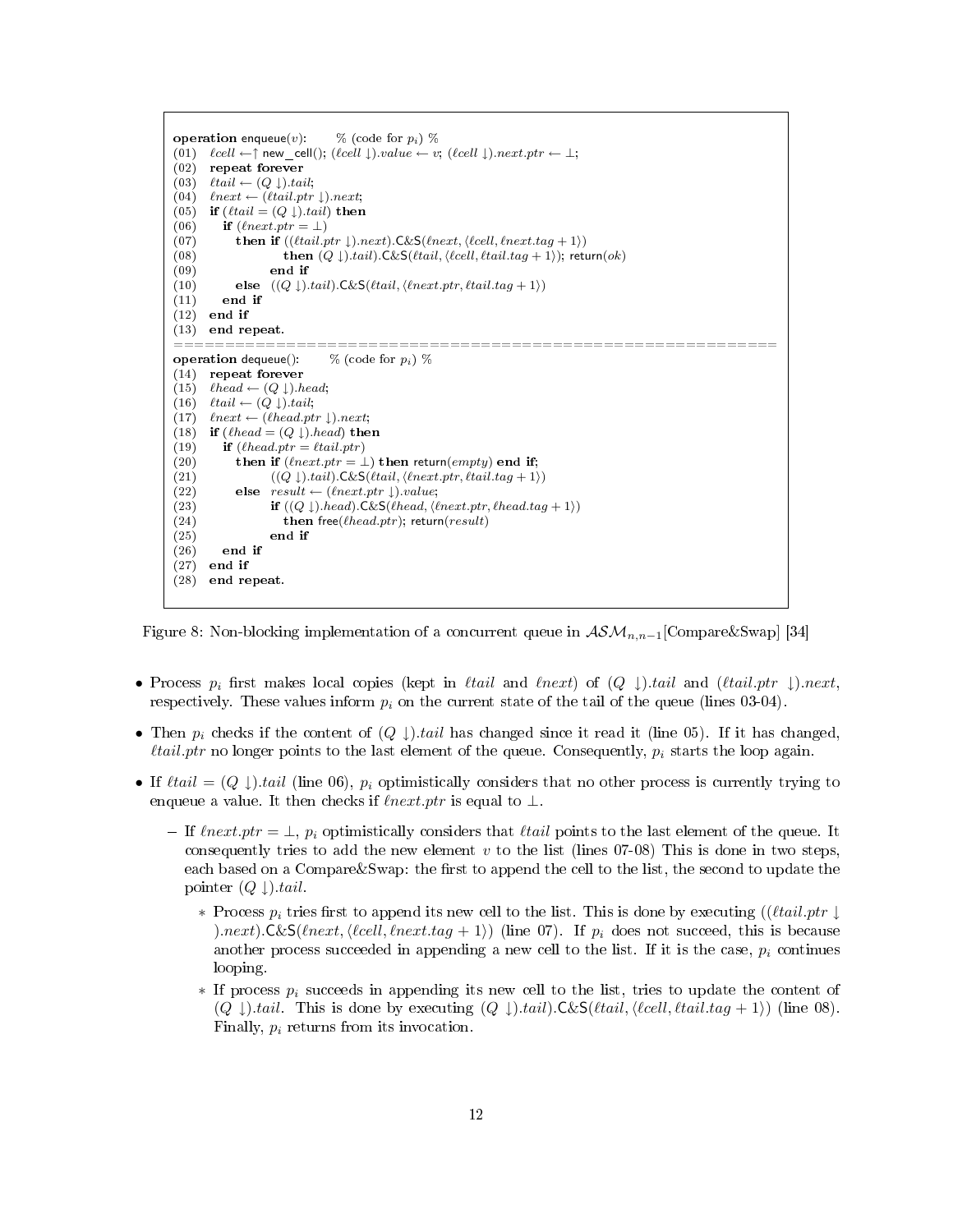Let us observe that it is possible that the second Compare&Swap does not succeed. This is the case when, due to asynchrony, another process  $p_i$  did the work for  $p_i$  by executing line (line 10 of *enqueue*() or line 21 of  $dequeue()$ .

If  $\ell$ next.ptr  $\neq \bot$ , p<sub>i</sub> discovers that  $\ell$ next does not point to the last element of the queue. Hence,  $p_i$  discovers that the value of  $(Q \downarrow)$ .tail was not up to date when it read it. Another process has added an element to the queue but had not yet updated  $(Q \downarrow)$ .tail when  $p_i$  read it.

In that case,  $p_i$  tries help the other process terminate the update of  $(Q \downarrow).tail$  if not yet done. To that end, it executes ((Q ↓).tail).C&S(`tail,h`next.ptr, `tail.tag + 1i) (line 10) before restarting the loop.

**Linearization point of an enqueue() operation** The linearization point associated with an enqueue() operation corresponds to the execution of the Compare&Swap statement of line 07. This means that an enqueue() operation appears as if it has been executed atomically when the new cell is linked to the last cell of the list.

The dequeue() algorithm The algorithm implementing the dequeue() operation is described at lines 14-28 of Figure 8. The invoking process loops until it returns a value at line 24. Due to its strong similarity with the algorithm implementing the enqueue() operation, the dequeue() algorithm is not described in details.

Let us notice that if  $\ell$ head  $\neq (Q \perp)$ .head (i.e., the predicate at line 18 is false), the head of the list has been modified while  $p_i$  is trying to dequeue an element. In that case,  $p_i$  restarts the loop.

If  $\ell$ head = (Q  $\downarrow$ ).head (line 18) then the values kept in  $\ell$ head and  $\ell$ next defining the head of the list are consistent. Process  $p_i$  then checks if  $\ell head.ptr = \ell tail.ptr$ , i.e., if (according to the values it has read at lines 15-16) the list consists currently in a single cell (line 19). If it is the case and this cell is the dummy cell (as witnessed by the predicate  $\ell next.ptr = \bot$ ), the value empty is returned (line 20). In contrast, if  $\ell next, ptr \neq \perp$ , a process is concurrently adding a new cell to the list. To help it terminate its operation,  $p_i$ executes  $((Q \downarrow).tail).C&S($  *(tail,*  $\langle$  *(next.ptr, ltail.tag* + 1)) (line 21).

Otherwise ( $\ell head \neq (Q \downarrow) \text{.} head$ ), there is at least one cell in addition to the dummy cell. This cell is pointed to by  $\ell next.ptr$ . The value kept in that cell can be returned (lines 22-24) if  $p_i$  succeeds in updating the atomic register  $(Q \downarrow)$ .head that defines the head of the list. This is done by  $((Q \downarrow$ ).head).C&S( $\ell$ head, $\langle$ lnext.ptr,  $\ell$ head.tag + 1)) (line 23). If this Compare&Swap succeeds,  $p_i$  returns the appropriate value and frees the cell (pointed to by  $\ell next.ptr$  which has been suppressed from the list (line 24). Let us observe that the cell that is freed is the previous dummy cell while the cell containing the returned value  $v$  is the new dummy cell.

Linearization point of a dequeue() operation The linearization point associated with a dequeue() operation is the execution of the Compare&Swap statement of line 23 that terminates successfully. This means that an dequeue() operation appears as if it has been executed atomically when the the pointer to the head of the list  $(Q \downarrow)$ .head is modified.

Remark 1 Both linearization points correspond to the execution of successful Compare&Swap statements. The two other invocations of Compare&Swap statements (lines 10 and 23) constitute the helping mechanism that realize the non-blocking property.

Remark 2 It is important to notice that, due to the helping mechanism, the crash of a process does not annihilate the non-blocking property. If processes crash at any point while executing enqueue() or dequeue() operations, at least one process that does not crash while executing its operation terminates it.

**Remark 3** The interested reader will find other object constructions based on similar principles in  $[1, 14, 14]$ 35, 39, 40, 42].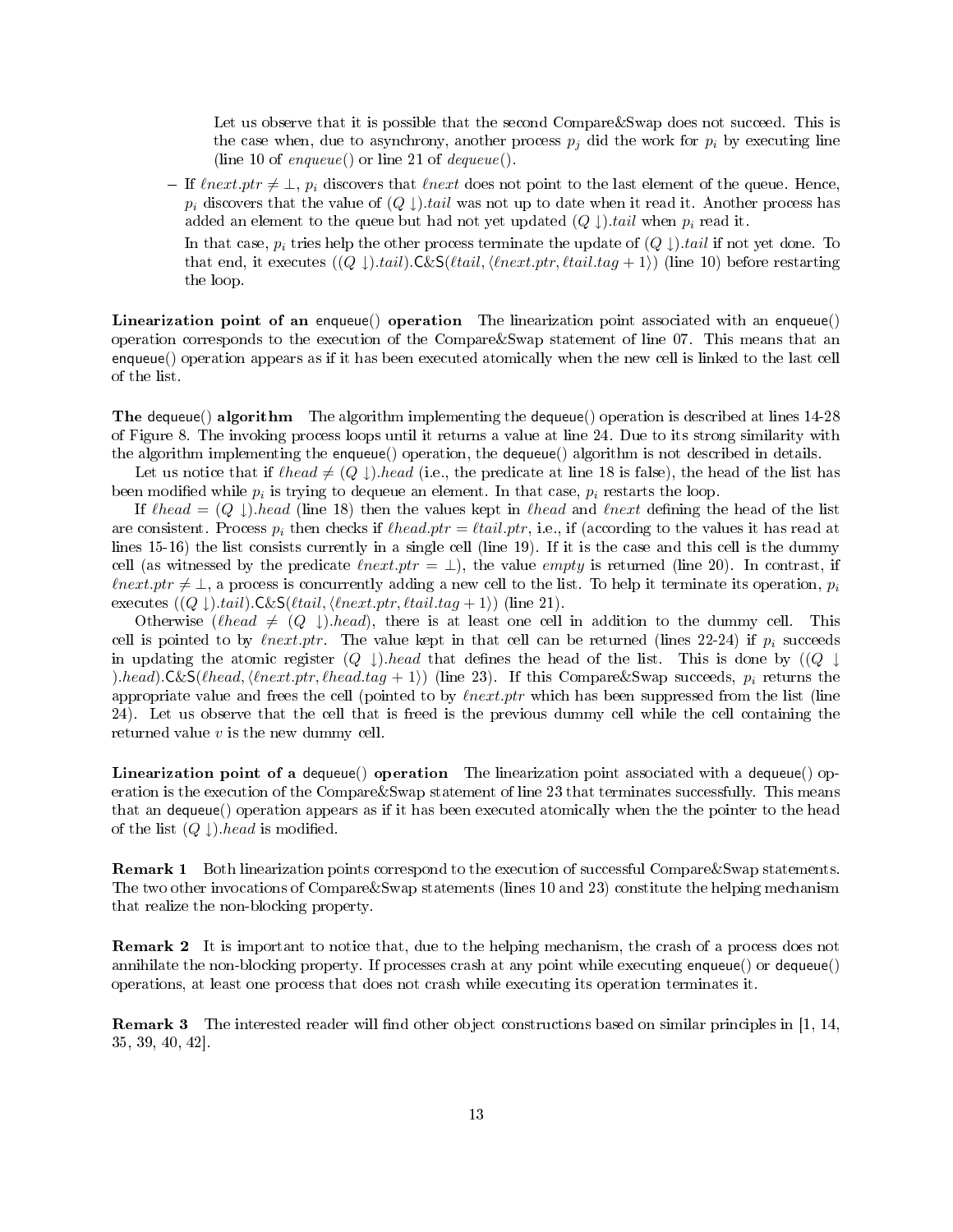## 5 Two wait-free objects

This section describes wait-free implementations of two objects, namely a splitter and a snapshot object, in the base read/write system, i.e.,  $\mathcal{ASM}_{n,n-1}[\emptyset]$ . It is important to observe that this is the weakest shared memory model: processes can communicate by read/write registers only and up to  $n-1$  processes may crash.

#### 5.1 A wait-free splitter object

**Definition** A *splitter* is a concurrent object that provides processes with a single operation, denoted direction(). This operation returns a value to the invoking process. The semantics of a splitter is defined by the following properties [30, 37].

- Validity. The value returned by direction() is  $right, down$  or stop.
- Solo execution. If a single process invokes direction(), only  $stop$  can be returned.
- Concurrent execution. If x processes invoke direction(), then:
	- $-$  At most  $x 1$  processes obtain the value *right*,
	- $-$  At most  $x 1$  processes obtain the value *down*,
	- $-$  At most one process obtains the value *stop*.
- Termination. If a correct process invokes direction() it obtains a value.

The splitter object has been introduced in an implicit way by Lamport to implement fast mutual exclusion in failure-free systems [30]. It has then been captured "as an object" by Moir and Anderson [37] who used it to design a wait-free algorithm solving the renaming problem [3, 6].

A wait-free splitter algorithm The very elegant and simple algorithm described in Figure 9 implements a splitter [30]. The internal state of a splitter  $SP$  is made up of two atomic registers: LAST that can contain a process index, and is initialized to any value, and a boolean CLOSED initialized to false.

When a process  $p_i$  invokes SP direction() it first writes its name in the atomic register LAST (line 01). Then it checks if the "door" is open (line 02). If it has been closed by another process,  $p_i$  returns right (line 03). Otherwise,  $p_i$  closes the door (which can be closed by several processes, line 04) and then checks if it was the last process to invoke the direction() operation (line 05). If this is the case,  $p_i$  returns stop. otherwise it returns down.

| $\%$ (code for $p_i$ ) $\%$<br>operation $SP$ direction(): |
|------------------------------------------------------------|
| $LAST \leftarrow i$<br>(01)                                |
| $(02)$ if $(CLOSED)$                                       |
| then return( $right)$ )<br>(03)                            |
| (04)<br>else $\text{CLOSED} \leftarrow \text{true}$        |
| if $(LAST = i)$<br>(05)                                    |
| then return(stop)<br>(06)                                  |
| else $return(down)$<br>(07)                                |
| (08)<br>end if                                             |
| end if.                                                    |

Figure 9: Wait-free implementation of a splitter object in  $\mathcal{ASM}_{n,n-1}[\emptyset]$  [30, 37]

**Remark** A process that moves right is actually a *late* process: it arrived late at the splitter and found  $\text{CLOSED} = \text{true}$ . Differently, a process that moves down is actually a slow process: it set  $\text{LAST} \leftarrow \text{true}$ . but was not quick enough during the period that started when it updated LAST (line 01) and ended when it read LAST (line 05). At most one process can be neither late not slow, it is on time and gets stop.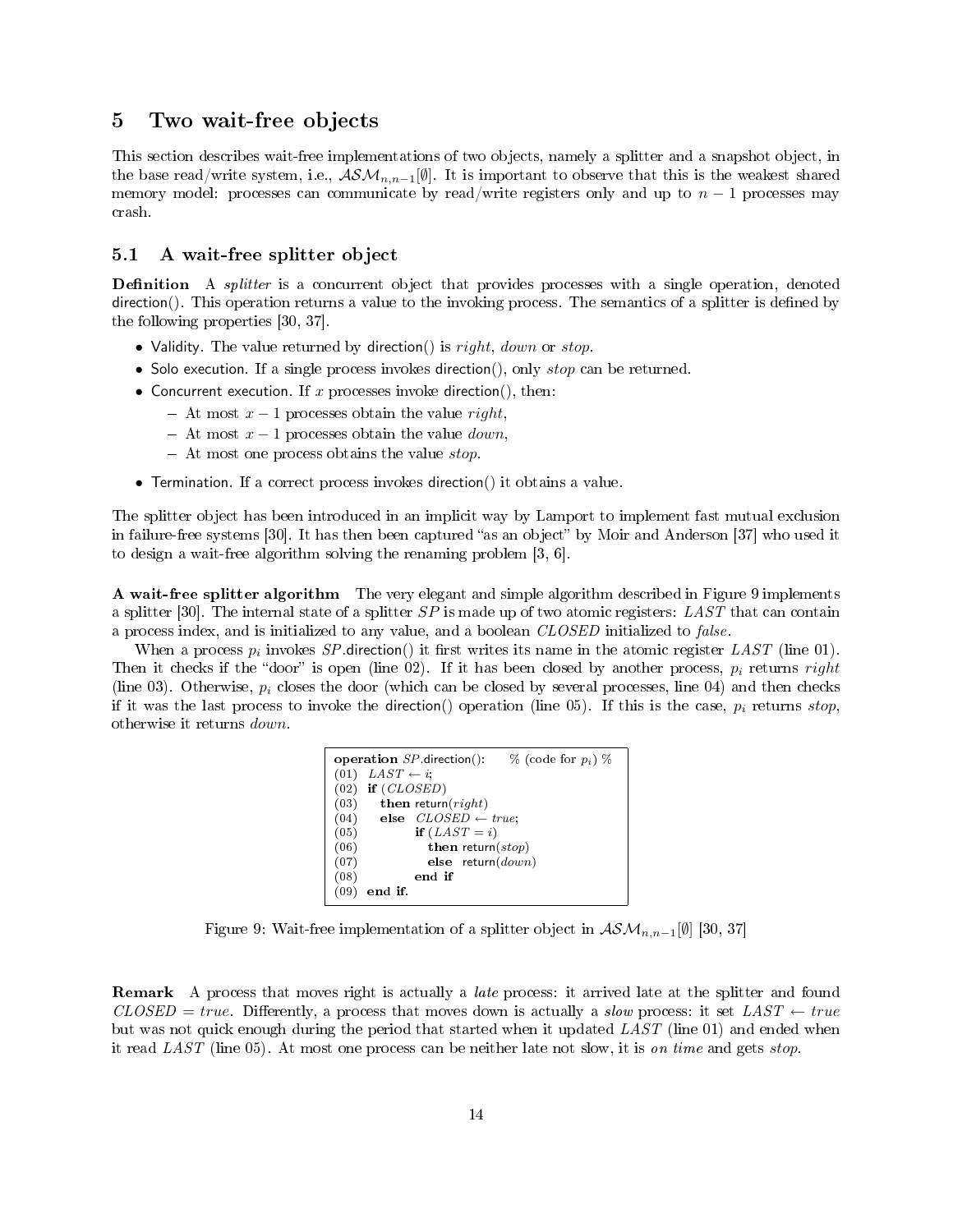#### 5.2 A wait-free snapshot object

**Definition** A *multi-writer snapshot* object is made up of m atomic registers (components). It provides the processes with two operations denoted update() and snapshot().

- update $(r, v)$  allows the invoking process to write a value v in component  $r$   $(1 \leq r \leq m)$  of the snapshot object. The operation returns the control value ok.
- snapshot() allows the invoking process to obtain the values all components. It returns consequently an array of m values.

Let us remember that, as the implementation has to be linearizable, an invocation of snapshot() appears as if it has been executed instantaneously, hence it is as if the  $m$  values it returns have been read simultaneously.

The wait-free snapshot algorithm that follows is due to Imbs and Raynal [27].

Underlying shared data structures The wait-free snapshot algorithm that follows is due to Imbs and Raynal [27] (where a proof can be found). It uses two arrays of atomic registers.

- The first, denoted  $REG[1..m]$ , is made up of m atomic registers. Register  $REG[r]$  is associated with component r. It has three fields  $\langle value, pid, sn \rangle$  whose meaning is the following. REG[r].value contains the current value v of the component r, while  $REG[r].(pid, sn)$  is the "identity" of v.  $REG[r].pid$  is the index of the process that issued the corresponding update $(r, v)$  operation, while  $REG[r].sn$  is the sequence number of this update when considering all updates issued by  $p_{pid}$ .
- The second array, denoted  $HELPSNAP[1..n]$  is made up of n atomic registers, one per process. HELPSNAP[i] is written only by  $p_i$  and contains a snapshot of REG[1..m] computed by  $p_i$  during its last update() invocation. This snapshot value is destined to help processes that issued snapshot() invocations concurrent with  $p_i's update. More precisely, if during its invocation of  ${\sf snapshot}()$  a process$  $p_j$  discovers that it can be helped by  $p_i$ , it returns the value currently kept in  $\emph{HELPSNAP}[i]$  as output of its own snapshot invocation.

The local variable  $can\_help_i$  is a set initialized to  $\emptyset$  that will contain process identities.

```
operation snapshot(): \% (code for p_i) \%(01) can_{helpi} \leftarrow \emptyset;(02) for each r \in \{1, \dots, m\} do aa[r] \leftarrow REG[r] end for;
(03) while (true) do
(04) for each r \in \{1, \dots, m\} do bb[r] \leftarrow REG[r] end for;
(05) if (\forall r \in \{1, \dots, m\} : aa[r] = bb[r]) then return(bb[1..m].value) end if;<br>(06) for each r \in \{1, \dots, m\} such that bb[r] \neq aa[r] do
        for each r \in \{1, \dots, m\} such that bb[r] \neq aa[r] do
(07) let \langle -, w, - \rangle = bb[r];<br>(08) if (w \in can \, \, \text{beln.}) t
(08) if (w \in can\_help_i) then return(HELPSNAP[w])
(09) end if else can\_help_i \leftarrow can\_help_i \cup \{w\}<br>(10) end if
(10) end if (11) end for:
        end for;
(12) aa \leftarrow bb(13) end while.
===========================================================
operation update(r, v):
(14) sn_i \leftarrow sn_i + 1; REG[r] \leftarrow \langle v, i, sn_i \rangle;
(15) HELPSNAP[i] \leftarrow snapshot();
(16) return(ok).
```
Figure 10: Wait-free implementation of a snapshot object in  $\mathcal{ASM}_{n,n-1}[\emptyset]$  [27]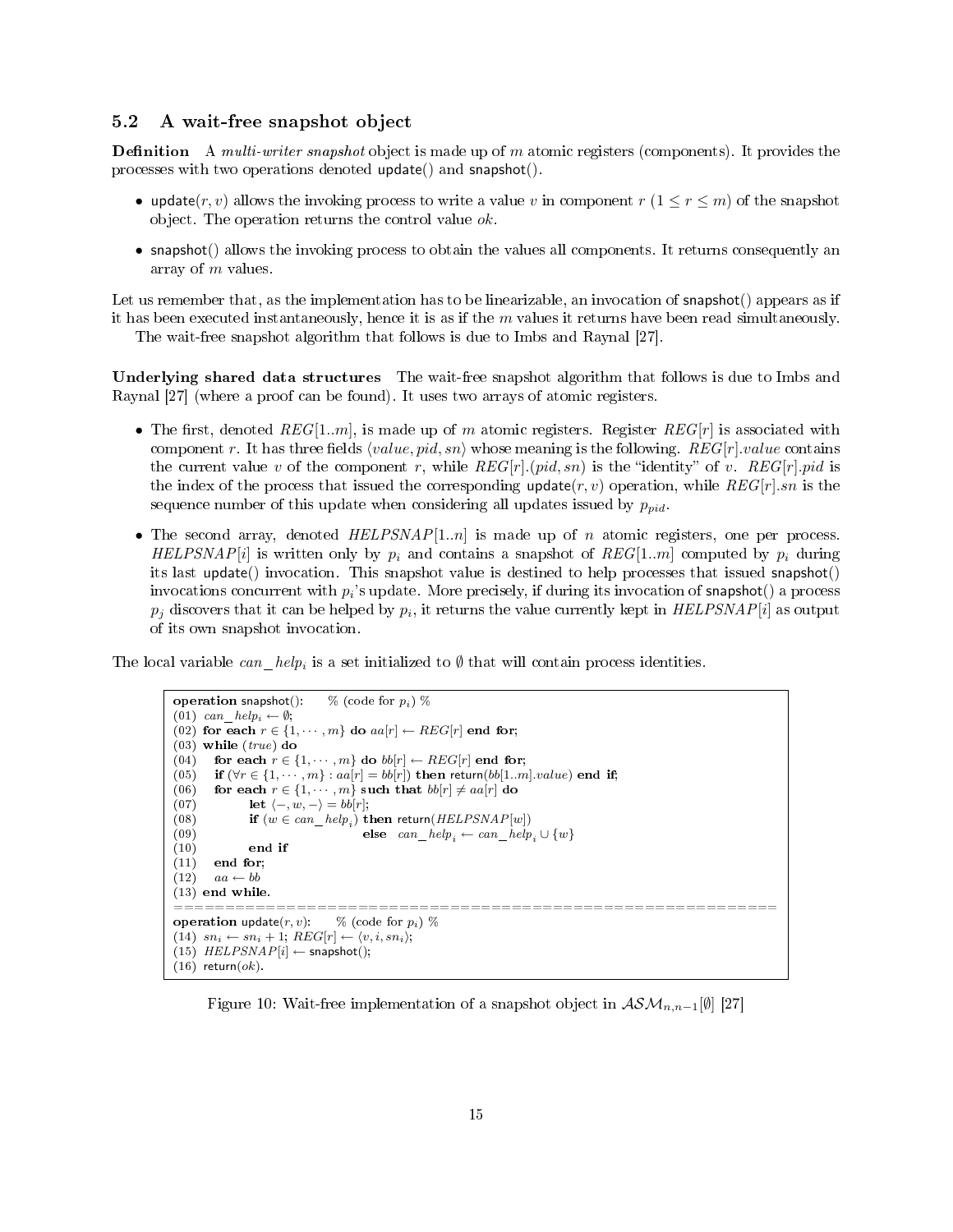**The snapshot() operation** The algorithm implementing the **snapshot()** operation (for process  $p_i$ ) is described in Figure 10. The read of the array  $HELPSNAP[1..n]$  (at line 02 or line 04) is called a scan. A scan is asynchronous and not atomic (the array is read in any order and at any speed, only the reading of each entry is atomic). As in [2], process  $p_i$  first uses a "sequential double scan" to try compute a snapshot value by itself. If it cannot terminate by itself, it looks for a process  $p_w$  which can help it. As we will see, this occurs when  $p_i$  observes that there is a process  $p_w$  that issued two update invocations while it  $(p_i)$  is still executing its snapshot invocation.

• Try to terminate without help: successful double scan.

A process  $p_i$  first scans REG twice (line 02 and line 04). The important point here is that, when considering any two scans issued by a process, the second one always starts after the first one has terminated (scans issued by a process are sequential). The values obtained from the first scan are saved in the local array aa, while the values obtained from the second scan are saved in the local array bb.

If the local predicate  $\forall r : a a[r] = bb[r]$  is true,  $p_i$  has obtained the same values in both scans. This is called a successful double scan. This means that  $REG[1..m]$  was containing these values at any time during the period starting at the end of the first scan and finishing at the beginning of the second scan. Consequently,  $p_i$  returns the array of values  $bb[1..m].value$  as the result of its snapshot invocation (line 05).

• Otherwise, try to benefit from the help of other processes. If the predicate  $\forall r : aa[r] = bb[r]$  is false,  $p_i$ looks for all entries  $r$  that have been modified during its previous double scan. Those are the entries r such that  $aa[r] \neq bb[r]$ . Let r be such an entry. As witnessed by  $bb[r] = \langle -, w, - \rangle$ , the component r has been modified by  $p_w$ .

The predicate  $w \in can\_help_i$  (line 08) is the helping predicate. It means that process  $p_w$  issued two updates that are concurrent with  $p_i$ 's snapshot invocation. As we are about to see (Figure 11 and line 15 of the code of operation update(r, v) described in Figure 10), this means that  $p_w$  has issued a snapshot embedded in an update concurrent with  $p_i$ 's snapshot invocation. If this predicate is true, the corresponding snapshot value, that has been saved in  $HELPSNAP[w]$ , can be returned by  $p_i$  as output of its snapshot invocation (line 08).

If the predicate is false, process  $p_i$  adds the identity w to the set can help<sub>i</sub> (line 09). Hence, can help<sub>i</sub> (that is initialized to  $\emptyset$ , line 01) contains identities x indicating that process  $p_x$  has issued its last update while  $p_i$  is executing its snapshot operation. Process  $p_i$  then moves the array  $bb$  into the array  $aa$  (line 12) and enters the while loop again. As we can see, the lines 12 and 04 constitute a new double scan.



Figure 11: A snapshot with two concurrent updates by the same process

**The update() operation** The algorithm implementing the update(r, v) operation (for process  $p_i$ ) is described in Figure 10. First,  $p_i$  increases the local sequence number generator  $sn_i$  (initialized to 0) and writes atomically the triple  $\langle v, i, sn_i \rangle$  into REG[r] (line 14). Then,  $p_i$  asynchronously computes a snapshot value (a size m array) and writes it into  $HELPSNAP[i]$  (line 15). This constitutes the "write first, help later" strategy. The way  $HELPSNAP[i]$  can be used by other processes as described previously. Finally,  $p_i$  returns from its update() invocation (line 16).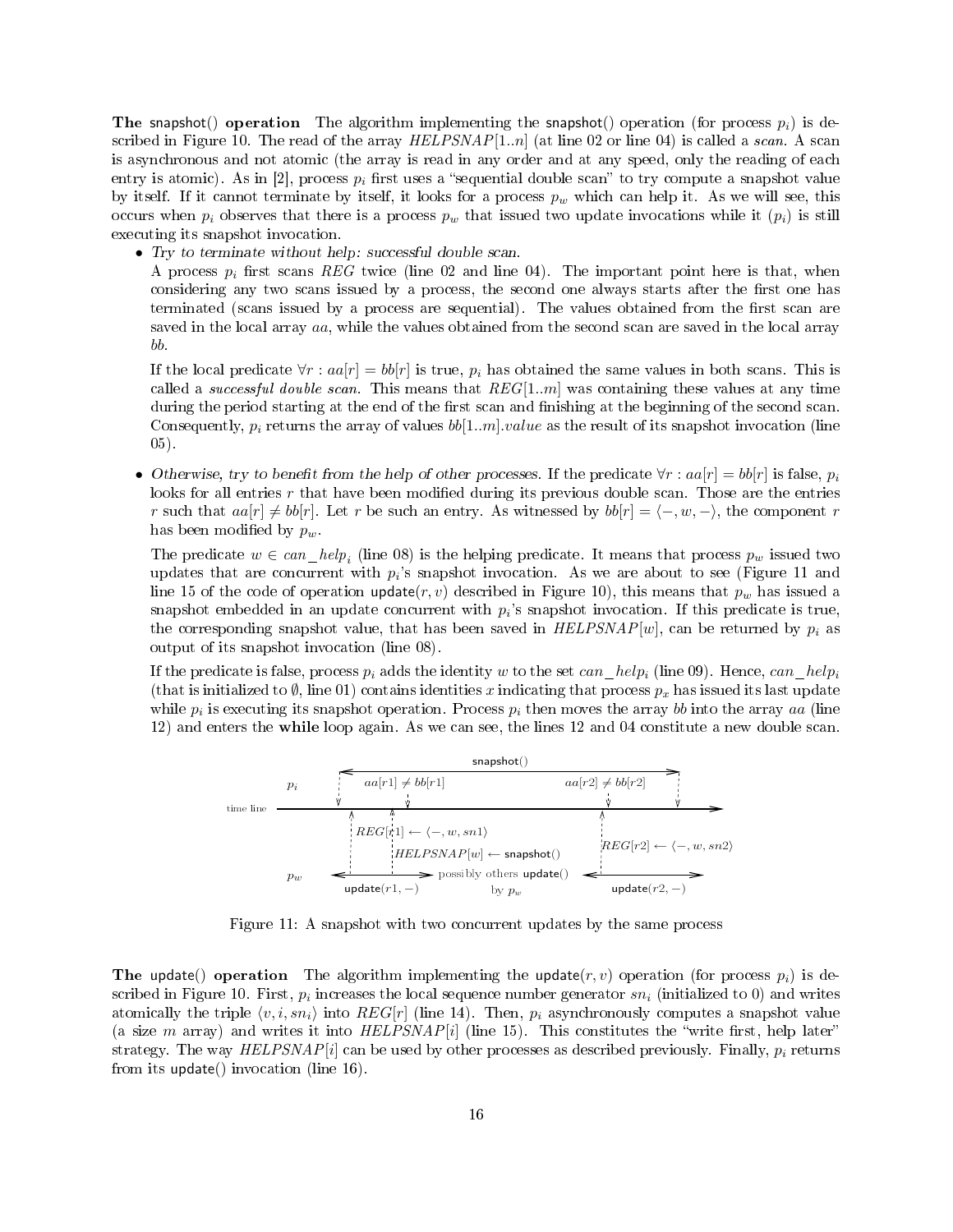### 6 From obstruction-freedom to wait-freedom

This section presents first an obstruction-free implementation of a timestamping object that works in the pure wait-free asynchronous read/write shared memory model  $\mathcal{ASM}_{n,n-1}[\emptyset]$  (Section 6.1). Then it shows how to enrich this system model in order to be able to transform any obstruction-free implementation into a wait-free implementation (Section 6.2).

#### 6.1 Obstruction-free objects

As just indicated, this section considers the base unreliable read/write system model  $\mathcal{ASM}_{n,n-1}[\emptyset]$ .

The difficulty of obstruction-freedom Obstruction-freedom has been defined in the Introduction. It is a progress condition stating that if a process executes an operation in concurrency-free context it terminates its operation. It is important to see that several process may have started executing operations on the object. Hence, an obstruction-free implementation of a concurrent object must ensure two important things:

- The safety properties that define the object consistency have never to be violated (i.e., whatever the concurrency pattern on the operation invocations).
- Differently, the liveness property of each operation has to be guaranteed only if the invoking process does not crash during the operation and executes alone during a long enough period (namely, the period required to terminate the operation).

The difficulty in implementing obstruction-freedom lies in the fact that several processes may have pending operations. Even if after some time only one processes keeps on executing, other processes can have stopped at any statement of their operation execution.

A simple example Lots of algorithms implementing obstruction-free objects have been designed. One of the most popular is the double-ended queue presented in [18]. We present here a simpler concurrent object, namely, a timestamping object. Such an object X provides the processes with a single operation denoted get timestamp() that returns an integer. No two invocations returns the same integer and, if invocation  $\mathsf{gt}_1()$  returns before invocation  $\mathsf{gt}_2()$  starts, the timestamp returned by  $\mathsf{gt}_2()$  is greater than the one returned by  $gt_1()$ .

It is easy to see that a lock-based implementation of a timestamp object is trivial: an atomic register protected by a lock is used to supply timestamps. But, as already indicated, locking and obstruction-freedom are incompatible in asynchronous crash-prone systems.

An algorithm The following obstruction-free implementation of a timestamp object has been proposed by Guerraoui, Kapalka and Kuznetsov in [11]. It relies on the underlying data structures.

- $NEXT$  defines the value of the next integer value that can be used as a timestamp.
- LAST is an unbounded array of atomic registers. A process  $p_i$  deposits its index i in LAST[k] to indicate it is trying to obtain the timestamp  $k$ .
- COMP is another unbounded array of atomic boolean registers with each entry initialized to false. A process  $p_i$  sets  $COMP[k]$  to true in order to indicate that it is competing for the timestamp k (hence several processes can write *true* into  $COMP[k]$ .

The algorithm implementing the obstruction-free operation get timestamp() is described in Figure 12. It is inspired from the wait-free algorithm described in Figure 9 that implements a splitter. (The pair of registers  $LAST[k]$  and  $COMP[k]$  in Figure 12 plays the same role as the registers  $LAST$  and  $CLOSED$  in Figure 9.) A process  $p_i$  first reads the next possible timestamp value (register NEXT). Then it enters a loop that it will exit after it has obtained a timestamp (line 06).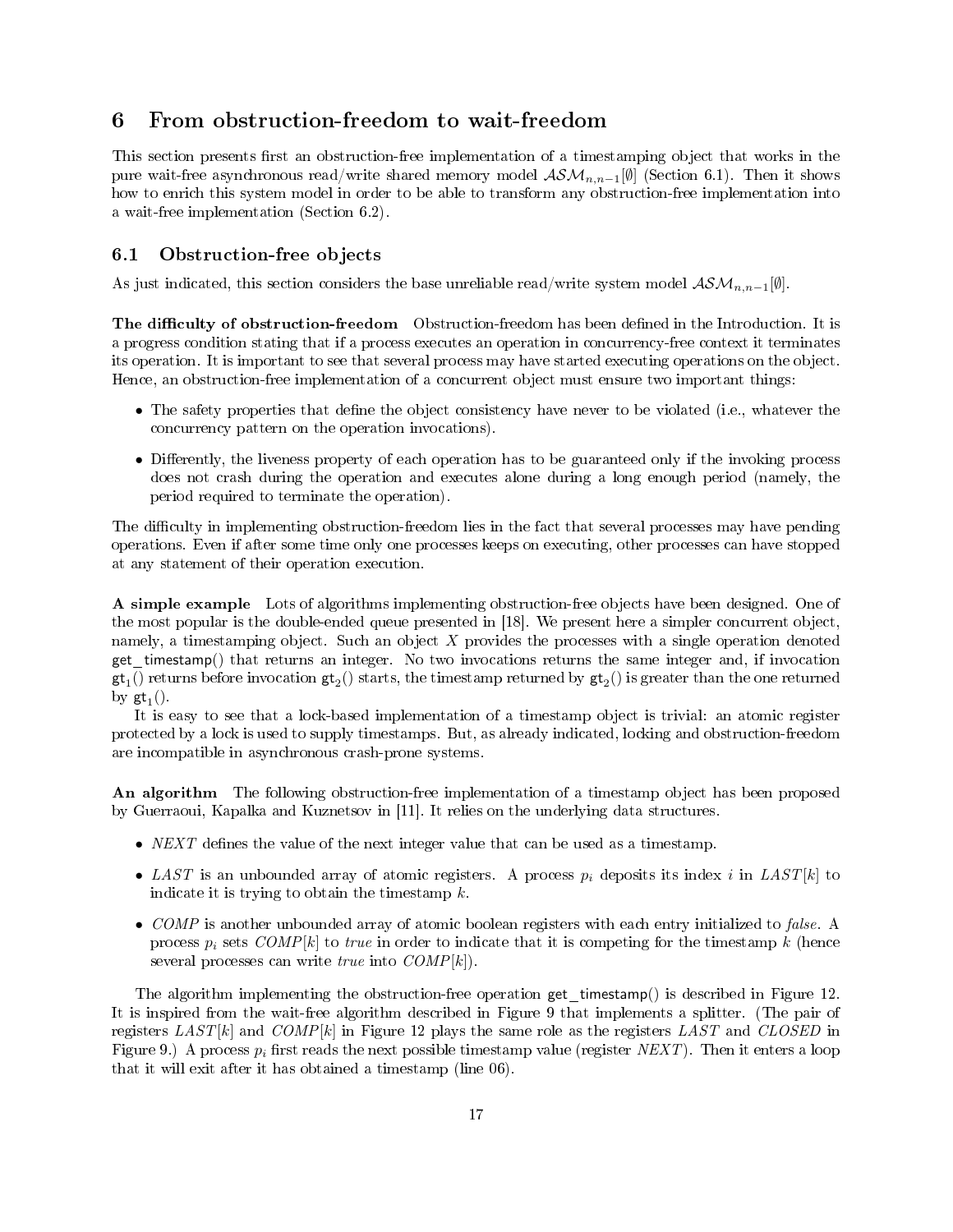```
operation get timestamp(i): % code for p_i %
(01) k \leftarrow NEXT:
(02) repeat forever
(LAST[k] \leftarrow i;(04) if (\neg COMP[k])(05) then COMP[k] \leftarrow true;(06) if (LAST[k] = i) then NEXT \leftarrow NEXT + 1; return(k) end if
(07) end if;
(08) k \leftarrow k + 1(09) end repeat.
```
Figure 12: Obstruction-free implementation of a timestamp object in  $\mathcal{ASM}_{n,n-1}[\emptyset]$  [11]

In the loop,  $p_i$  first writes its index in  $LAST[k]$  to indicate that it is the last process competing for the timestamp k (line 03). Then if it finds  $COMP[k] = false, p_i$  sets it to *true* to indicate that processes are competing for timestamp k. Let us observe that it is possible that several processes find  $COMP[k]$  equal to true and set it to true (lines 04-05). Then,  $p_i$  checks the predicate  $LAST[k] = i$ . If this predicate is satisfied,  $p_i$  can conclude that it is the last process that wrote into  $LAST[k]$ . Consequently, all other processes (if any) competing for timestamp k will find  $COMP[k]$  equal to false, and will directly proceed to line 08 to try to obtain timestamp  $k + 1$ . Hence, they don not execute lines lines 05-06.

It is easy to see that if, after some time, a single process keeps on executing its get\_timestamp() invocation, it eventually obtain a timestamp. In contrast, when several processes find  $COMP[k]$  equal to false, there is no guarantee that one of them obtains the timestamp  $k$ .

#### 6.2 From obstruction-freedom to wait-freedom

An important question related to fault-tolerance is the following: How to boost an obstruction-free implementation of an object to a wait-free implementation? To answer this question, this section considers the enrichment of  $\mathcal{ASM}_{n,n-1}[\emptyset]$  with a failure detector of the class  $\diamond P$ , i.e., the system model  $\mathcal{ASM}_{n,n-1}[\diamond P]$ .

Failure detector-based contention manager The answer to the previous question relies on the notion of a contention manager. Such an object CM can be used by an obstruction-free implementation in order to obtain a wait-free implementation. It provides each process  $p_i$  with two operations denoted contender(i) and finished(i). The former is used by  $p_i$  to indicate that it suspects that concurrency will prevent it from terminating, while  $p_i$  invokes the latter one to indicate that it does no longer compete to terminate its operation.

In our case, the algorithm described in Figure 12 is enriched as follows in order to obtain a wait-free implementation.

- When  $p_i$  executes line 08, it knows that there is concurrency to obtain timestamp k. Hence, the invocation  $CM$  contender(i) is added to that line.
- When  $p_i$  executes return() (line 06), it is no longer competing to acquire a timestamp. Hence, before returning, it invokes  $CM$  finished $(i)$  to inform of it the contention manager.

The weakest failure detector to boost obstruction-freedom to wait-freedom The issue raised to solve the previous boosting has been moved to the implementation of a general contention manager object CM , and the previous question becomes: What is the weakest information on failures needed to implement such an object?

This question has been answered in [11] where it is shown that  $\Diamond P$  [7] is this weakest class of failure detectors that allows boosting obstruction-freedom to wait-freedom.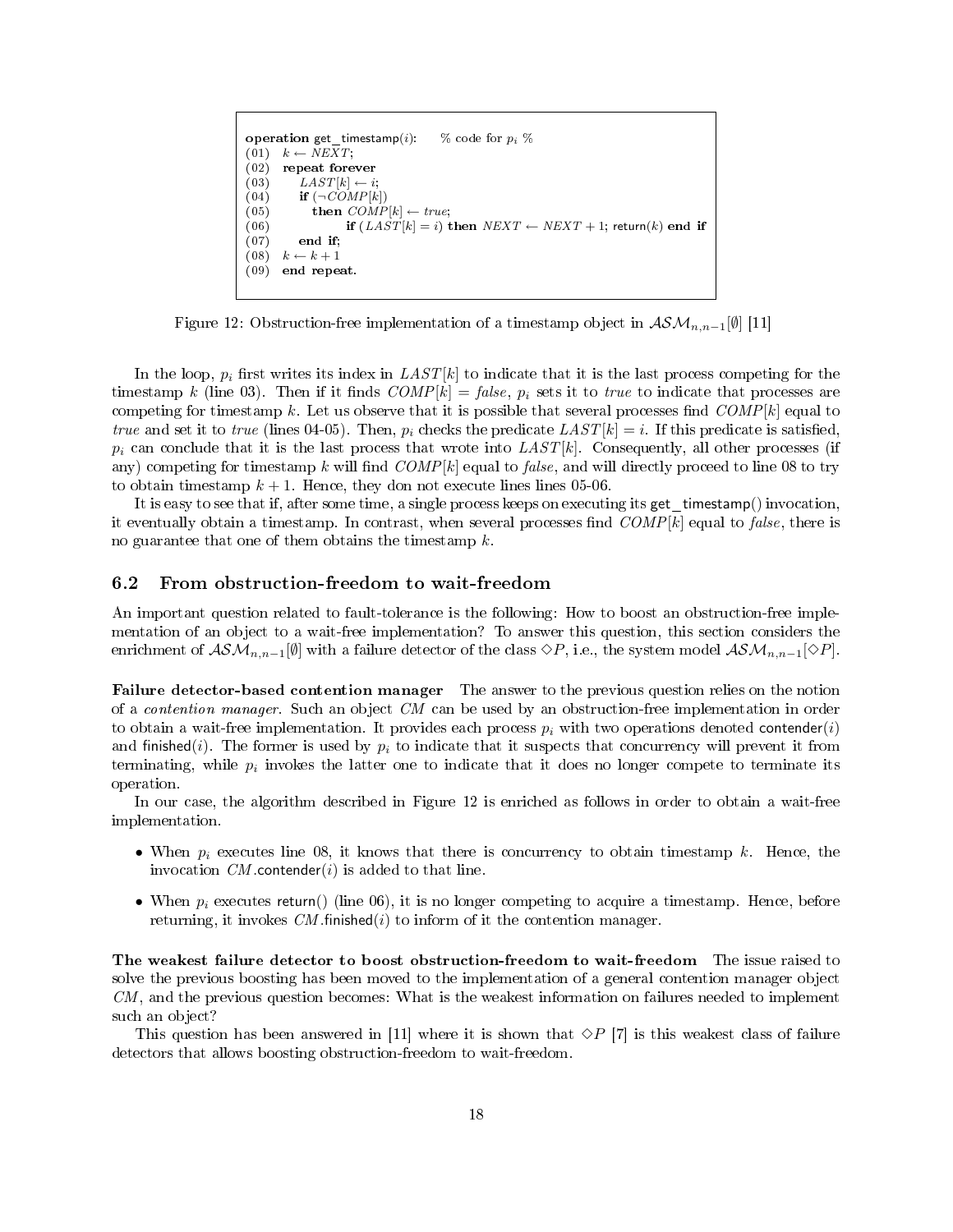$\Diamond P$ -based contention manager A  $\Diamond P$ -based contention manager is described in Figure 13. let us remember (see Section 2.2) that  $\Diamond P$  provides each process  $p_i$  with a set suspected<sub>i</sub> that eventually contains all faulty processes and only them.

The contention manager uses an underlying operation, denoted weak\_ts(), that generates locally increasing timestamps and are such that if a process obtains a timestamp value ts, then any process can obtain timestamp values lower than ts a finite number of times only. This operation weak  $ts()$  can be implemented from atomic read/write registers only. It is easy to see that weak  $\mathsf{ts}$ () is an operation weaker than get  $timestamp()$ .

> **operation contender**(*i*): % code for  $p_i$  % (01) if  $(TS[i] = 0)$  then  $TS[i] \leftarrow \text{weak\_ts}()$  end if; (02) repeat  $\text{compact}_{i} \leftarrow \{j \mid TS[j] \neq 0 \} \wedge j \notin suspected_i\};$ (03) let  $\langle ts, j \rangle$  be the smallest pair  $\in \{ \langle TS[x], x \rangle \mid x \in \text{compact}_i \}$ (04) until  $(j = i)$  end repeat. ===================================================== operation finished(i):  $TS[i] \leftarrow 0$ .

Figure 13:  $\diamond P$ -based contention manager in  $\mathcal{ASM}_{n,n-1}[\diamond P]$  [11]

The processes access an array of atomic registers TS that has one entry per process. This array is initialized to  $[0,\ldots,0]$ . When  $p_i$  invokes  ${\sf contenter}(i),$  it assigns a weak timestamp to  $TS[i]$  (line  $01).$  It will reset  $TS[i]$  to 0 when it executes finshed(i). Hence,  $TS[i] \neq 0$  means that  $p_i$  is competing inside the contention manager. After it has assigned a value to  $TS[i], p_i$  waits (loops) until the pair  $(TS[i], i)$ is the smallest (according to lexicographical order) among the processes competing inside the contention manager that are not locally suspected to have crashed (lines 02-04). On can easily see that this contention management mechanism ensures that any process will eventually have priority to execute its object operation. A proof is given in [11].

## 7 Concluding remark (in one way or another anything is consensus!)

The consensus problem Consensus is one of the most important problems of fault-tolerant asynchronous computing. It is an *agreement* problem defined as follows. Every process is assumed to propose a value and (a) each non-faulty process has to decide a value (termination), such that (b) a decided value is a proposed value (validity) and  $(c)$  no two processes decide different values (agreement).

This agreement problem is central in a lot of coordination problems and is at the core of many faulttolerant algorithms. In one way or another processes have to "agree" in nearly all applications. Unfortunately, the most important result associated with the consensus problem is the impossibility to solve it in  $\mathcal{ASM}_{n,n-1}[\emptyset]$  (i.e., in the pure asynchronous wait-free read/write model) [10, 32].

The notion of consensus number Let  $\mathcal{ASM}_{n,n-1}[X]$  be the system model  $\mathcal{ASM}_{n,n-1}[\emptyset]$  enriched with (as many as we want) objects X. A fundamental question of concurrent programming in the presence of asynchrony and process crashes is the following: Given an object  $A$  (defined by a sequential specification), is there a wait-free implementation of A in  $\mathcal{ASM}_{n,n-1}[X]$ ?

This question is answered by the consensus number notion [16]. The consensus number of a concurrent object X is the maximum number n of processes (or  $+\infty$  if there is no such integer) for which one can solve the consensus problem in  $\mathcal{ASM}_{n,n-1}[X]$  [16]. As an example, the consensus number of an atomic register is 1, the consensus number of Test&Set is 2. etc., and the consensus number of Compare&Swap (or the pair LL/SC) is  $+\infty$ .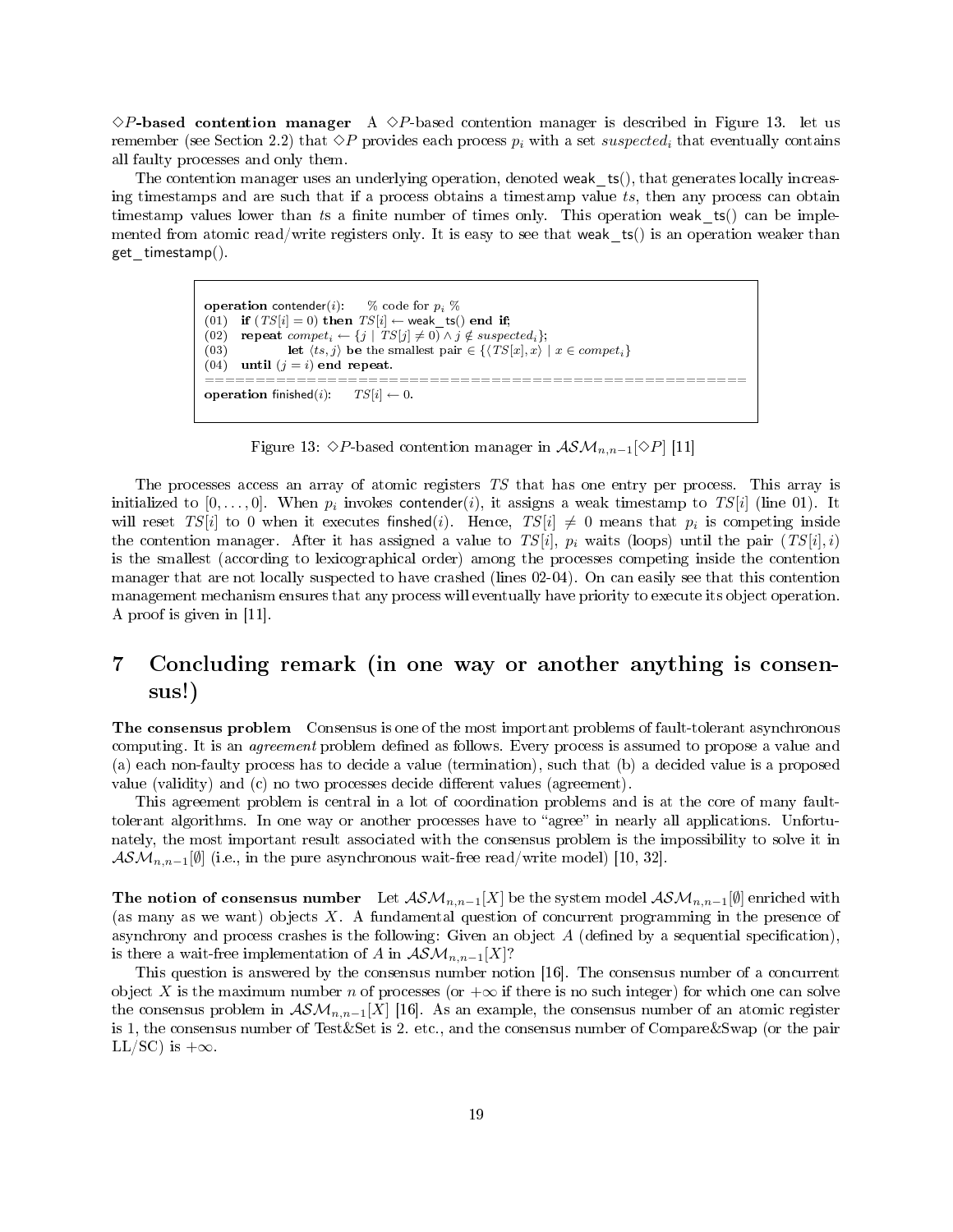Concurrent objects actually define an infinite hierarchy of objects (called *consensus hierarchy* or *wait-free* hierarchy) [16] such that the objects at level x are exactly those objects with consensus number x. Hence, atomic register is at level 1 while Compare&Swap  $+\infty$  is at the highest level of the hierarchy.

This ranking of "synchronization objects" is a very powerful tool to understand the relative power of these objects. It can help decide which synchronization primitive a multi-core architecture must support.

The notion of a universal construction An algorithm that constructs a wait-free implementation of an object A in  $\mathcal{AM}_{n,n-1}[X]$  where the consensus number of X is  $\geq n$ , is called a universal construction for a size *n* system. Several universal constructions have been designed (e.g., [12, 16]).

The reader interested in consensus number and universal constructions will find in depth developments on these notions in the following books [4, 19, 33, 43, 45].

On progress conditions Obstruction-freedom, non-blocking and wait-freedom are not the only progress conditions proposed so far. Asymmetric progress conditions have recently been defined [25, 26]. The definition and investigation of new progress conditions have received a new impetus and are becoming a very active research area. The interested reader can consult the very last results in [25, 26, 46, 47, 48].

## References

- [1] Afek Y., Weisberger E. and Weisman H., A Completeness Theorem for a Class of Synchronization Objects. Proc. 12th Int'l ACM Symposium on Principles of Distributed Computing (PODC'93), pp. 159-168, 1993.
- [2] Afek Y., Attiya H., Dolev D., Gafni E., Merritt M. and Shavit N., Atomic Snapshots of Shared Memory. Journal of the ACM, 40(4):873-890, 1993.
- [3] Attiya H., Bar-Noy A., Dolev D., Peleg D. and Reischuk R., Renaming in an Asynchronous Environment. Journal of the ACM, 37(3):524-548, 1990.
- [4] Attiya H. and Welch J., Distributed Computing: Fundamentals, Simulations and Advanced Topics, (2d Edition), Wiley-Interscience, 414 pages, 2004.
- [5] Bernstein Ph.A., Hadzilacos V. and Goodman N., Concurrency Control and Recovery in Database Systems. Addison Wesley Publishing Company, 370 pages, 1987.
- [6] Castañeda A., Rajsbaum S. and Raynal M., The Renaming Problem in Shared Memory Systems: an Introduction. Tech Report #1960, IRISA, Université de Rennes 1 (France), November 2010 (Submitted to Journal Publication).
- [7] Chandra T. and Toueg S., Unreliable Failure Detectors for Reliable Distributed Systems. Journal of the ACM, 43(2):225-267, 1996.
- [8] Colvin R., Groves L., Luchangco V. and Moir M., Formal Verification of a Lazy Concurrent List-based Set Algorithm. Proc. 18th Int'l Conference on Computer Aided Verification  $(CAV'06)$ , Springer Verlag LNCS #4144, pp. 475-488, 2006.
- [9] Dijkstra E.W.D., Hierarchical Ordering of Sequential Processes. Acta Informatica, 1(1):115-138, 1971.
- [10] Fischer M.J., Lynch N.A. and Paterson M.S., Impossibility of Distributed Consensus with One Faulty Process. Journal of the ACM, 32(2):374-382, 1985.
- [11] Guerraoui R., Kapalka M. and Kuznetsov P., The Weakest Failure Detectors to Boost Obstruction-freedom. Distributed Computing, 20(6): 415-433, 2008.
- [12] Guerraoui R. and Raynal M., A Universal Construction for Wait-free Objects. Proc. ARES 2007 Int'l Workshop on Foundations of Fault-tolerant Distributed Computing (FOFDC 2007), IEEE Press, pp. 959-966, 2007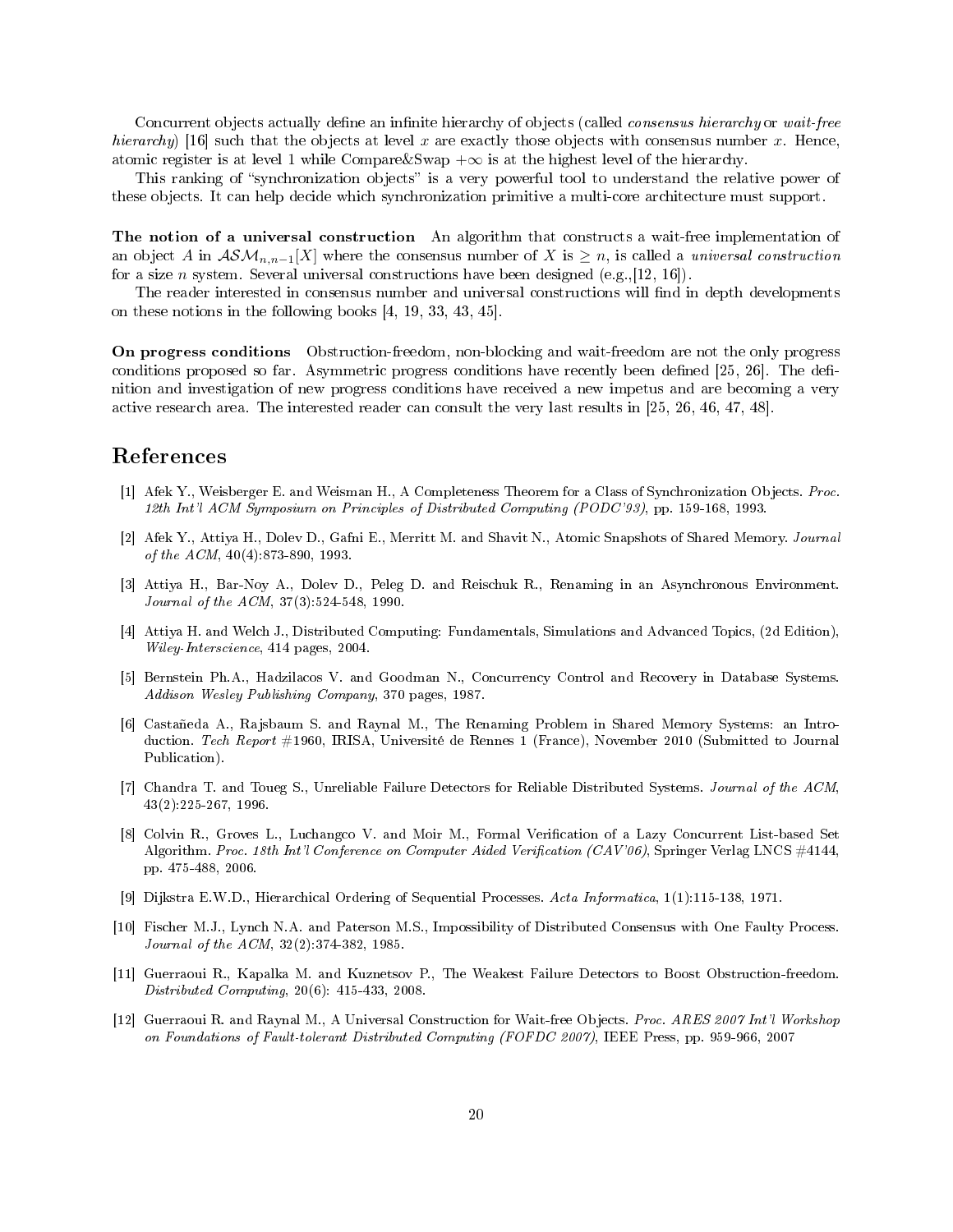- [13] Guerraoui R. and Raynal M., From Unreliable Objects to Reliable Objects: the Case of Atomic Registers and Consensus. 9th Int'l Conference on Parallel Computing Technologies (PaCT'07), Springer Verlag LNCS  $\#4671$ , pp. 47-61, 2007.
- [14] Harris T.L., Fraser K. and Pratt I.A., A Practical Multi-word Compare-and-Swap Operation. Proc. 16th Int'l Symposium on Distributed Computing (DISC'02), Springer Verlag LNCS #2508, pp. 265-279, 2002.
- [15] Heller S., Herlihy M.P., Luchangco V., Moir M., Scherer W.III and Shavit N., A Lazy Concurrent List-Based Algorithm. Parallel Processing Letters, 17(4):411-424, 2007.
- [16] Herlihy M.P., Wait-Free Synchronization. ACM Transactions on Programming Languages and Systems, 13(1):124-149, 1991.
- [17] Herlihy M.P., Luchangco V., Marin P. and Moir M., Non-blocking Memory Management Support for for Dynamic-size Data Structures. ACM Transactions on Computers Systems, 23(2):146-196, 2005.
- [18] Herlihy M.P., Luchangco V. and Moir M., Obstruction-free Synchronization: Double-ended Queues as an Example. Proc. 23th Int'l IEEE Conference on Distributed Computing Systems (ICDCS'03), pp. 522-529, 2003.
- [19] Herlihy M.P. and Shavit N., Herlihy M.P. and Shavit N., The Art of Multiprocessor Programming, Morgan Kaufman Pub., San Francisco (CA), 508 pages, 2008.
- [20] Herlihy M.P. and Wing J.M., Linearizability: a Correctness Condition for Concurrent Objects. ACM Transactions on Programming Languages and Systems, 12(3):463-492, 1990.
- [21] Hewitt C.E. and Atkinson R.R., Specification and Proof Techniques for Serializers. IEEE Transactions on Software Engineering, SE5(1):1-21, 1979.
- [22] Hoare C.A.R., Monitors: an Operating System Structuring Concept. Communications of the ACM, 17(10):549- 557, 1974.
- [23] Horning J.J. and Randell B., Process Structuring. ACM Computing Surveys, 5(1):5-30, 1973.
- [24] Imbs D. and Raynal M., A Note on Atomicity: Boosting Test&Set to Solve Consensus. Information Processing Letters, 109(12):589-591, 2009.
- [25] Imbs D. and Raynal M., The x-Wait-freedom Progress Condition. (Distinguished paper). Proc. 16th Int'l European Parallel Computing Conference (EUROPAR'10), Springer-Verlag LNCS #6271, pp. 584-595, 2010.
- [26] Imbs D., Raynal M. and Taubenfeld G., On Asymmetric Progress Conditions. 29th ACM Symposium on Principles of Distributed Computing (PODC'10), ACM Press, pp. 55-64, July 2010.
- [27] Imbs D. and Raynal M., A Simple Snapshot Algorithm for Multicore Systems. Proc. 5th IEEE Latin-American Symposium on Dependable Computing (LADC'11), IEEE Computer Press, Sao Paulo, March 2011.
- [28] Lamport L., How to Make a Multiprocessor Computer that Correctly Executes Multiprocess Programs. IEEE Transactions on Computers, C28(9):690-691, 1979.
- [29] Lamport. L., On Interprocess Communication, Part 1: Models, Part 2: Algorithms. Distributed Computing, 1(2):77-101, 1986.
- [30] Lamport L., A Fast Mutual Exclusion Algorithm. ACM Transactions on Computer Systems, 5(1):1-11, 1987.
- [31] Ladam-Mozes E. and Shavit N., An Optimistic Approach to Lock-free FIFO queues. Proc. 18th Int'l Symposium on Distributed Computing  $(DISC'04)$ , Springer Verlag LNCS #3274, pp. 117-131, 2004.
- [32] Loui M. and Abu-Amara H., Memory Requirements for for agreement among Unreliable Asynchronous processes. Advances in Computing Research, 4:163-183, JAI Press Inc., 1987.
- [33] Lynch N.A., Distributed Algorithms. Morgan Kaufman Pub., San Francisco (CA), 872 pages, 1996.